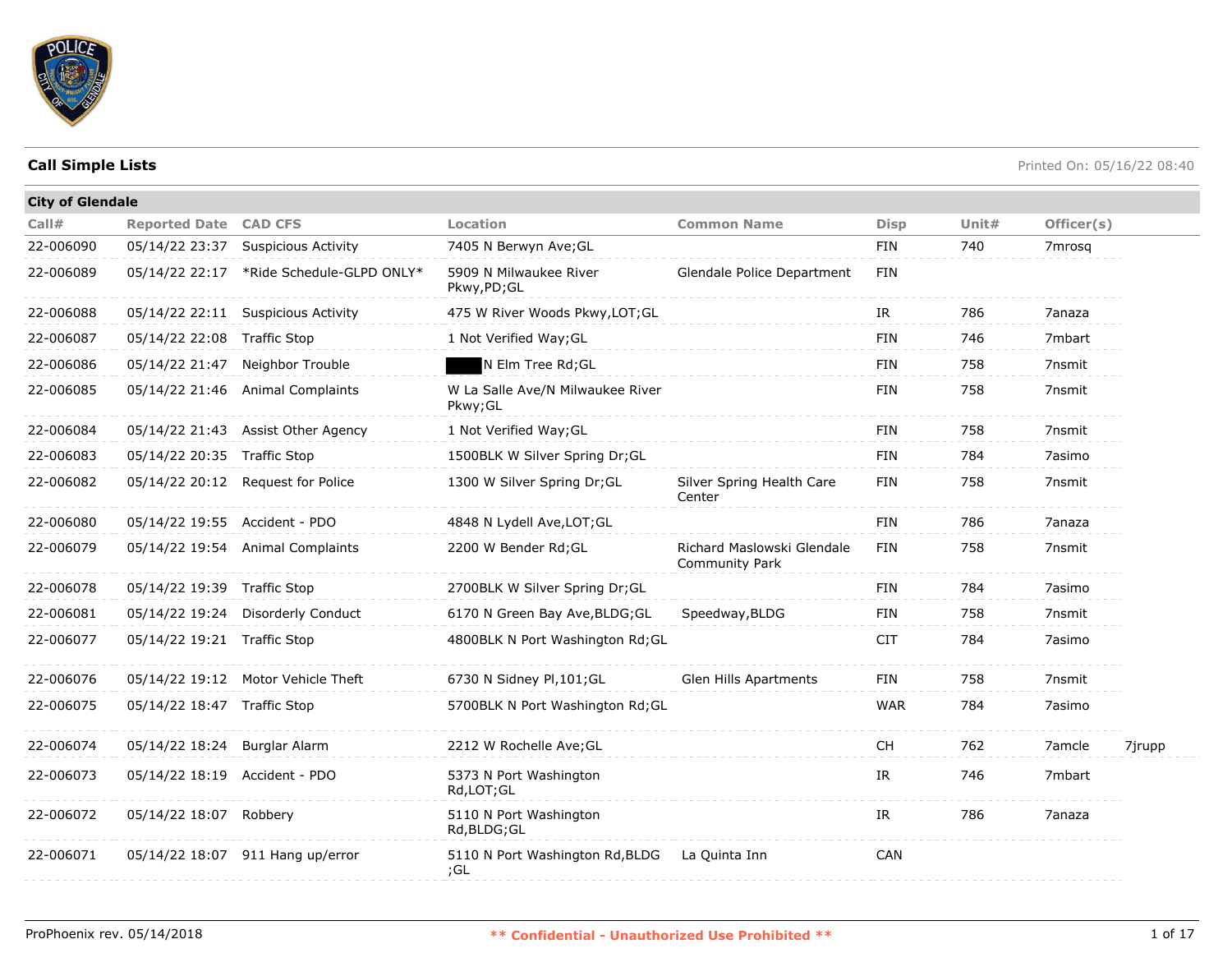

| Call#     | <b>Reported Date CAD CFS</b>  |                                    | Location                                      | <b>Common Name</b>                    | <b>Disp</b>                       | Unit# | Officer(s) |        |
|-----------|-------------------------------|------------------------------------|-----------------------------------------------|---------------------------------------|-----------------------------------|-------|------------|--------|
| 22-006070 | 05/14/22 17:51                | Disabled Vehicle                   | 5888 N Port Washington<br>Rd, BLDG; GL        | U.s. Bank                             | <b>FIN</b>                        | 786   | 7anaza     |        |
| 22-006069 |                               | 05/14/22 17:31 Animal Complaints   | 1858 W Brantwood Ct; GL                       |                                       | FIN                               | 762   | 7amcle     | 7jrupp |
| 22-006068 | 05/14/22 15:18                | <b>Welfare Check</b>               | 5530 N Port Washington Rd, C; GL              | <b>Board Game Barrister</b>           | FIN                               | 744   | 7asimo     | 7rbrow |
| 22-006067 |                               | 05/14/22 14:21 Request for Police  | N Port Washington Rd/W Glen Bay<br>Ave;GL     |                                       | <b>FIN</b>                        | 744   | 7asimo     | 7rbrow |
| 22-006066 | 05/14/22 14:07 Welfare Check  |                                    | 510 W Silver Spring Dr, K124; GL              | Qdoba                                 | <b>FIN</b>                        | 758   | 7nsmit     |        |
| 22-006065 | 05/14/22 13:41 Accident/PI    |                                    | N Port Washington Rd/W Town<br>Center Way; GL |                                       | CAN                               |       |            |        |
| 22-006064 | 05/14/22 13:39 Accident - PDO |                                    | W Town Center Way/N Port<br>Washington Rd; GL |                                       | CAN                               |       |            |        |
| 22-006063 | 05/14/22 13:33 Accident/PI    |                                    | N Port Washington Rd/W Town<br>Center Way; GL |                                       | IR                                | 744   | 7asimo     | 7rbrow |
| 22-006062 | 05/14/22 13:19 Traffic Stop   |                                    | 1 Not Verified Way; GL                        |                                       | <b>CIT</b>                        | 758   | 7nsmit     |        |
| 22-006061 |                               | 05/14/22 12:52 Request for Police  | 5600 N Port Washington<br>Rd, K138; GL        | Trader Joe'S                          | <b>FIN</b>                        | 744   | 7asimo     | 7rbrow |
| 22-006060 | 05/14/22 12:24 Traffic Stop   |                                    | 900BLK W Silver Spring Dr,EB;GL               |                                       | <b>CIT</b>                        | 744   | 7asimo     | 7rbrow |
| 22-006058 | 05/14/22 11:41 Traffic Stop   |                                    | 5300BLK N Port Washington Rd; GL              |                                       | <b>CIT</b>                        | 744   | 7asimo     | 7rbrow |
| 22-006059 |                               | 05/14/22 11:41 911 Hang up/error   | 700 W Lexington Blvd, A; GL                   | Bavarian Inn                          | FIN                               | 790   | 7knoon     |        |
| 22-006057 | 05/14/22 10:38                | Road Hazard - PD                   | 2441 W Good Hope Rd; GL                       |                                       | FIN                               | 716   | 7tlync     |        |
| 22-006056 | 05/14/22 10:17                | Subject Stop for FI                | 5650 N Bayshore Dr, U100; GL                  | Kohls Department Store                | FIN                               | 730   | 7ichap     |        |
| 22-006055 | 05/14/22 09:28                | Assault/Battery                    | 6378 N Green Bay Ave, BLDG; GL                | CBRF - Parkwood                       | FIN                               | 776   | 7jbrat     |        |
| 22-006054 | 05/14/22 08:25 Accident - PDO |                                    | W Good Hope Rd/N Port<br>Washington Rd; GL    |                                       | $\ensuremath{\mathsf{IR}}\xspace$ | 744   | 7asimo     | 7rbrow |
| 22-006053 | 05/14/22 07:35                | Burglar Alarm                      | 6002 N Port Washington Rd; GL                 | Illume Cosmetic Surgery and<br>Medspa | FIN                               | 734   | 7rpari     |        |
| 22-006052 |                               | 05/14/22 03:54 Suspicious Activity | 5755 N Bayshore Dr, L117; GL                  | Barnes & Noble                        | FIN                               | 766   | 7abech     |        |
| 22-006051 | 05/14/22 03:44                | <b>Burglar Alarm</b>               | 5595 N Port Washington<br>Rd, BLDG; GL        | Panera Bread                          | <b>CH</b>                         | 740   | 7mrosq     |        |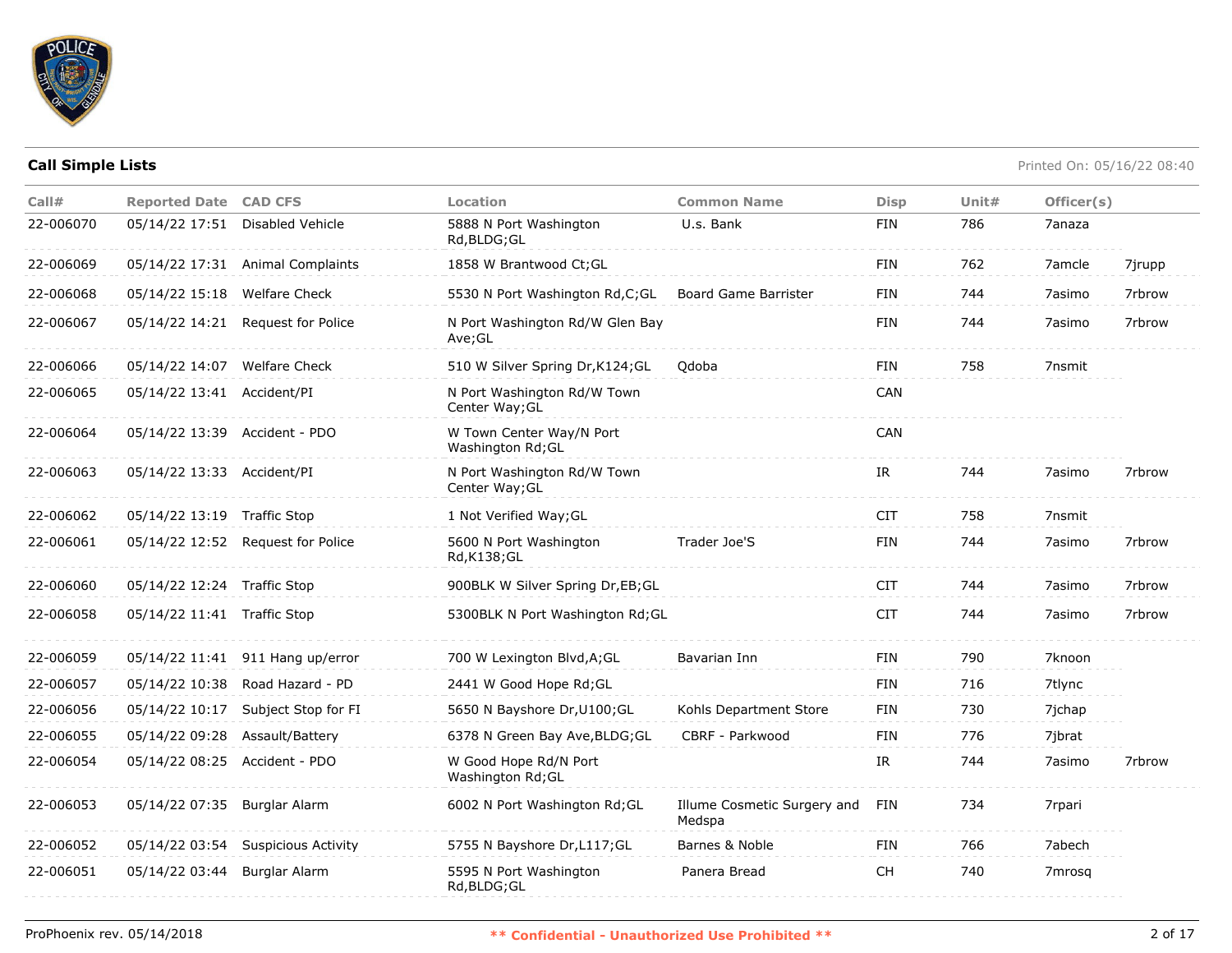

| Call#     | <b>Reported Date CAD CFS</b> |                                          | <b>Location</b>                                  | <b>Common Name</b>                  | <b>Disp</b> | Unit# | Officer(s)         |        |
|-----------|------------------------------|------------------------------------------|--------------------------------------------------|-------------------------------------|-------------|-------|--------------------|--------|
| 22-006050 | 05/14/22 03:36 Traffic Stop  |                                          | 6400BLK N Port Washington Rd; GL                 |                                     | <b>CIT</b>  | 766   | 7abech             |        |
| 22-006049 |                              | 05/14/22 03:35 Vacation/Business Checks  | 5110 N Port Washington Rd, BLDG<br>;GL           | La Quinta Inn, BLDG                 | FIN         | 740   | 7mrosa             |        |
| 22-006048 |                              | 05/14/22 03:32 Subject Stop for FI       | 6800 N Port Washington<br>Rd, BLDG; GL           | North Shore Library                 | FIN         | 766   | 7abech             |        |
| 22-006047 |                              | 05/14/22 03:28 Vacation/Business Checks  | 4700 N Port Washington Rd, H; GL                 | Holiday Inn Milwaukee<br>Riverfront | <b>FIN</b>  | 740   | 7 <sub>mrosq</sub> |        |
| 22-006046 | 05/14/22 03:22 Traffic Stop  |                                          | 5600BLK N Port Washington Rd; GL                 |                                     | <b>WAR</b>  | 766   | 7abech             |        |
| 22-006045 |                              | 05/14/22 03:16 911 Hang up/error         | 4700 N Port Washington Rd, H; GL                 | Holiday Inn Milwaukee<br>Riverfront | FIN         | 740   | 7 <sub>mrosq</sub> |        |
| 22-006044 | 05/14/22 02:50 Traffic Stop  |                                          | 1 Not Verified Way; GL                           |                                     | <b>WAR</b>  | 740   | 7mrosq             |        |
| 22-006043 | 05/14/22 02:23               | Subject Stop for FI                      | 5670 N Port Washington Rd; GL                    | US Cellular                         | FIN         | 766   | 7abech             |        |
| 22-006042 | 05/14/22 00:46               | Subject Stop for FI                      | 7156 N Green Bay Ave, LOT; GL                    | Mobil, LOT                          | FIN         | 766   | 7abech             |        |
| 22-006041 |                              | 05/14/22 00:35 Suspicious Activity       | 7003 N Port Washington Rd;GL                     | Residence Inn Glendale              | <b>FIN</b>  | 766   | 7abech             |        |
| 22-006040 | 05/13/22 23:32               | Disorderly Conduct                       | 5212 N Mohawk Ave; GL                            |                                     | FIN         | 762   | 7amcle             | 7jrupp |
| 22-006039 | 05/13/22 22:59 Traffic Stop  |                                          | 1200BLK W Silver Spring Dr; GL                   |                                     | IR          | 746   | 7mbart             |        |
| 22-006038 | 05/13/22 22:42 Traffic Stop  |                                          | W Silver Spring Dr/N Milwaukee<br>River Pkwy; GL |                                     | FIN         | 762   | 7amcle             | 7jrupp |
| 22-006037 |                              | 05/13/22 22:36 *Ride Schedule-GLPD ONLY* | 5909 N Milwaukee River<br>Pkwy, PD; GL           | Glendale Police Department          | FIN         | 799   | 7desk              |        |
| 22-006036 | 05/13/22 22:22 Traffic Stop  |                                          | 2000BLK W Silver Spring Dr;GL                    |                                     | <b>CIT</b>  | 758   | 7nsmit             |        |
| 22-006035 | 05/13/22 22:17 Traffic Stop  |                                          | 2200BLK W Silver Spring Dr; GL                   |                                     | <b>WAR</b>  | 746   | 7mbart             |        |
| 22-006034 | 05/13/22 22:02 Traffic Stop  |                                          | 1 Not Verified Way; GL                           |                                     | <b>CIT</b>  | 758   | 7nsmit             |        |
| 22-006033 |                              | 05/13/22 21:45 Vacation/Business Checks  | 5555 N Port Washington<br>Rd, 100; GL            | <b>Bank Five Nine</b>               | FIN         | 762   | 7amcle             | 7jrupp |
| 22-006032 | 05/13/22 21:32 Burglar Alarm |                                          | 1620 W Silver Spring Dr, BLDG; GL                | Andrew Toyota                       | CH          | 746   | 7mbart             |        |
| 22-006031 | 05/13/22 20:01 Hit and Run   |                                          | N Green Bay Ave/W Good Hope<br>Rd;GL             |                                     | FIN         | 786   | 7anaza             |        |
| 22-006030 |                              | 05/13/22 19:21 Theft Complaint           | 6600 N Crestwood Dr;GL                           |                                     | FIN         | 746   | 7mbart             |        |
|           |                              |                                          |                                                  |                                     |             |       |                    |        |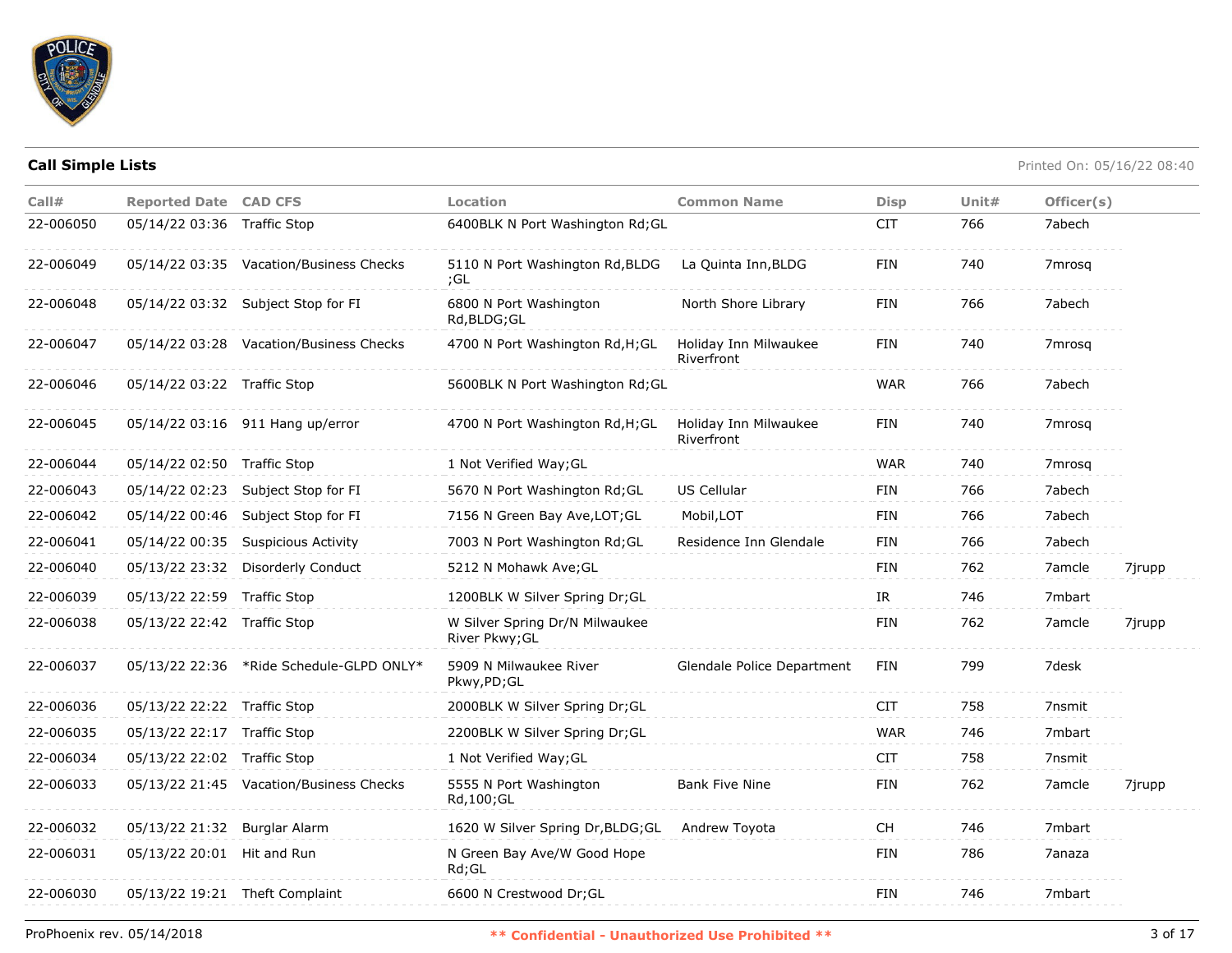

| Call#     | <b>Reported Date CAD CFS</b>  |                                   | <b>Location</b>                                  | <b>Common Name</b>         | <b>Disp</b> | Unit $#$ | Officer(s) |        |
|-----------|-------------------------------|-----------------------------------|--------------------------------------------------|----------------------------|-------------|----------|------------|--------|
| 22-006029 | 05/13/22 18:54 Traffic Stop   |                                   | 2400BLK W Silver Spring Dr; GL                   |                            | IR          | 786      | 7anaza     |        |
| 22-006028 | 05/13/22 18:19 Traffic Stop   |                                   | 1 Not Verified Way; GL                           |                            | <b>WAR</b>  | 758      | 7nsmit     |        |
| 22-006027 | 05/13/22 17:20 Auto Lockout   |                                   | 5799 N Bayshore Dr, L100; GL                     | Cheesecake Factory         | FIN         | 762      | 7amcle     | 7jrupp |
| 22-006026 | 05/13/22 17:07 Traffic Stop   |                                   | W Silver Spring Dr/N Green Bay<br>Ave;GL         |                            | <b>WAR</b>  | 758      | 7nsmit     |        |
| 22-006025 |                               | 05/13/22 16:54 Disorderly Conduct | 2100 W Silver Spring Dr, BLDG; GL                | Blue Pearl Animal Hospital | FIN         | 746      | 7mbart     |        |
| 22-006024 | 05/13/22 16:41                | Burglar Alarm                     | 2315 W Camden Rd, BLDG; GL                       | Joe's Garage LLC           | <b>CH</b>   | 746      | 7mbart     |        |
| 22-006023 |                               | 05/13/22 16:36 Theft Complaint    | 7307 N Port Washington<br>Rd, 314; GL            |                            | IR          | 762      | 7amcle     | 7jrupp |
| 22-006022 | 05/13/22 15:05                | <b>Retail Theft</b>               | 5650 N Bayshore Dr, U100; GL                     | Kohls Department Store     | IR          | 776      | 7jbrat     |        |
| 22-006021 | 05/13/22 13:58                | Request for Police                | 5485 N Port Washington<br>Rd, BLDG; GL           |                            | FIN         | 730      | 7jchap     |        |
| 22-006020 | 05/13/22 13:14 Disturbance    |                                   | 6340 N Green Bay Ave, BLDG; GL                   |                            | <b>FIN</b>  | 744      | 7asimo     | 7rbrow |
| 22-006019 | 05/13/22 13:08                | Disabled Vehicle                  | W Silver Spring Dr/N Milwaukee<br>River Pkwy; GL |                            | <b>FIN</b>  | 714      | 7bgalb     |        |
| 22-006018 |                               | 05/13/22 12:51 Request for Police | 6813 N Green Bay Ave, BLDG; GL                   |                            | FIN         | 744      | 7asimo     | 7rbrow |
| 22-006017 | 05/13/22 12:43                | Chapter 51 Commitment             | W Good Hope Rd, BLDG; GL                         |                            | FIN         | 796      | 7djohn     | 7knoon |
| 22-006016 | 05/13/22 12:35                | Disabled Vehicle                  | 800BLK W Silver Spring Dr,EB;GL                  |                            | FIN         | 730      | 7jchap     |        |
| 22-006015 | 05/13/22 11:24 Found Property |                                   | 5930 N Glen Park Rd; GL                          | Glendale DPW               | IR          | 788      | 7jangl     |        |
| 22-006014 | 05/13/22 11:16 Fraud          |                                   | 6300 N Port Washington<br>Rd, BLDG; GL           | Landmark Credit Union      | IR          | 776      | 7jbrat     |        |
| 22-006013 | 05/13/22 11:07 Accident - PDO |                                   | W Good Hope Rd/N Milwaukee<br>River Pkwy; GL     |                            | IR          | 744      | 7asimo     | 7rbrow |
| 22-006012 | 05/13/22 10:49 Traffic Stop   |                                   | 1000BLK W Hampton Ave; GL                        |                            | <b>WAR</b>  | 730      | 7jchap     |        |
| 22-006011 | 05/13/22 10:32 Traffic Stop   |                                   | 800BLK W Bender Rd; GL                           |                            | <b>WAR</b>  | 730      | 7jchap     |        |
| 22-006010 | 05/13/22 10:22 Traffic Stop   |                                   | 5470 N Port Washington<br>Rd,LOT;GL              | Boston Market, LOT         | <b>WAR</b>  | 730      | 7jchap     |        |
| 22-006009 | 05/13/22 10:11 Traffic Stop   |                                   | 2100BLK W Silver Spring Dr; GL                   |                            | <b>CIT</b>  | 776      | 7jbrat     |        |
| 22-006008 | 05/13/22 10:04 Traffic Stop   |                                   | N Green Bay Ave/W Bender Rd; GL                  |                            | <b>CIT</b>  | 796      | 7djohn     | 7knoon |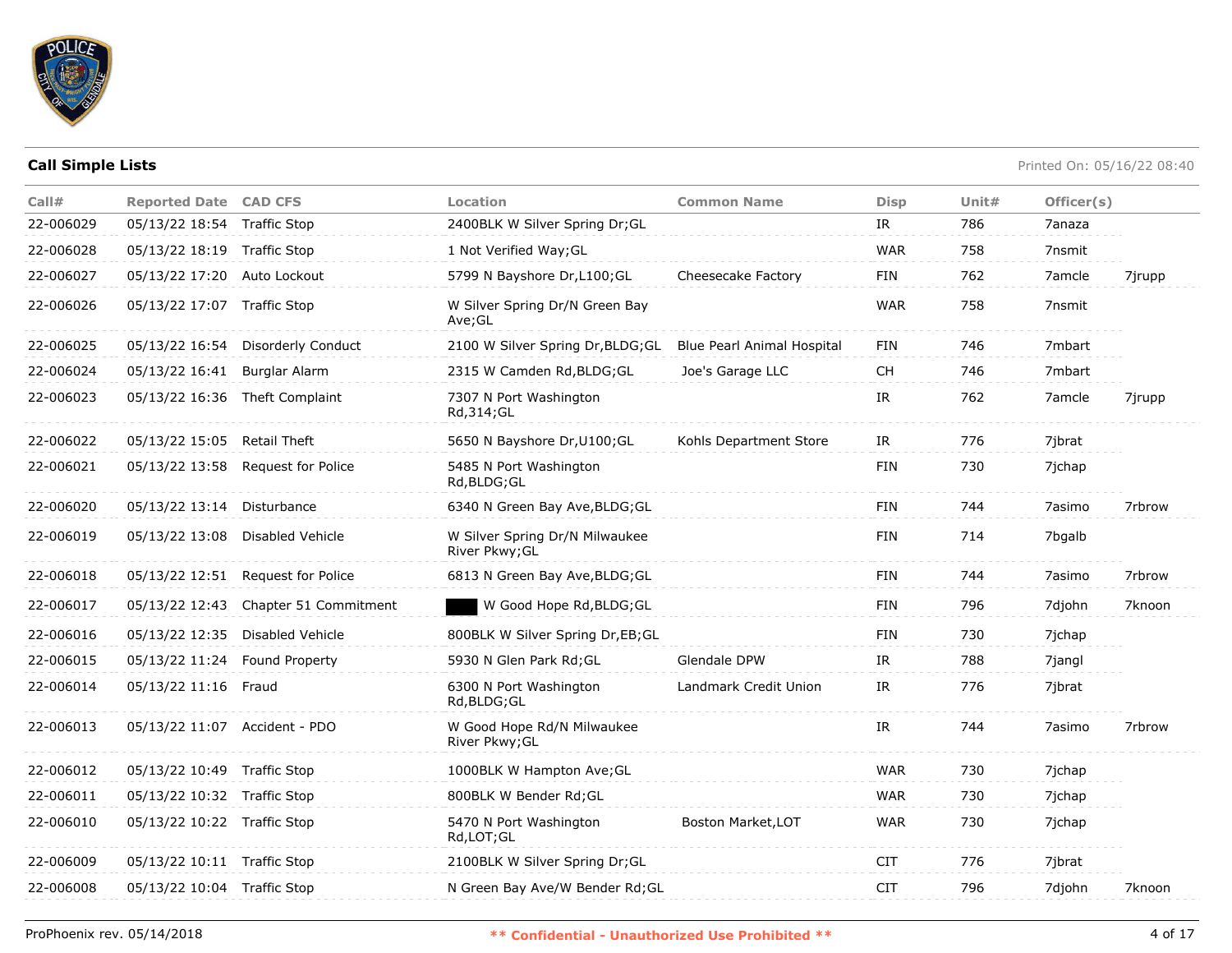

| Call#     | <b>Reported Date CAD CFS</b>  |                                          | Location                                      | <b>Common Name</b>                                  | <b>Disp</b> | Unit $#$ | Officer(s) |        |
|-----------|-------------------------------|------------------------------------------|-----------------------------------------------|-----------------------------------------------------|-------------|----------|------------|--------|
| 22-006007 | 05/13/22 10:02 Fraud          |                                          | 7455 N Port Washington Rd; GL                 |                                                     | IR          | 744      | 7asimo     | 7rbrow |
| 22-006006 |                               | 05/13/22 10:00 Request for Police        | 5909 N Milwaukee River<br>Pkwy,PD;GL          | Glendale Police Department                          | <b>FIN</b>  | 744      | 7asimo     | 7rbrow |
| 22-006005 | 05/13/22 09:42 Found Property |                                          | 2200 W Bender Rd; GL                          | Richard Maslowski Glendale<br><b>Community Park</b> | IR          | 788      | 7jangl     |        |
| 22-006004 |                               | 05/13/22 07:59 Prisoner Transport        | 5909 N Milwaukee River<br>Pkwy,PD;GL          | Glendale Police Department                          | <b>FIN</b>  | 734      | 7rpari     |        |
| 22-006003 |                               | 05/13/22 06:42 Animal Complaints         | N Port Washington Rd/W<br>Brentwood Ln;GL     |                                                     | <b>FIN</b>  | 734      | 7rpari     |        |
| 22-006001 | 05/13/22 05:57                | Suspicious Activity                      | 1000 W Hampton Ave, LOT; GL                   | Lincoln Park Clubhouse, LOT                         | FIN         | 734      | 7rpari     |        |
| 22-006002 | 05/13/22 05:56                | Noise Complaint                          | 4632 N Elm Tree Rd; GL                        |                                                     | <b>WAR</b>  | 734      | 7rpari     |        |
| 22-006000 | 05/13/22 05:32                | 911 Hang up/error                        | 211 W Bender Rd, LOT; GL                      | Lakeside Animal Hospital, LOT FIN                   |             | 734      | 7rpari     |        |
| 22-005999 | 05/13/22 03:12                | Burglar Alarm                            | 5665 N Centerpark Way, N141; GL               | California Pizza Kitchen                            | <b>CH</b>   | 708      | 7wschi     |        |
| 22-005998 | 05/13/22 03:02                | Subject Stop for FI                      | 7035 N Port Washington Rd; GL                 | Fairfield Inn                                       | IR          | 740      | 7mrosg     |        |
| 22-005997 | 05/13/22 02:57                | Vacation/Business Checks                 | 7035 N Port Washington Rd; GL                 | Fairfield Inn                                       | FIN         | 740      | 7mrosq     |        |
| 22-005996 | 05/13/22 02:53                | Vacation/Business Checks                 | 7065 N Port Washington<br>Rd, BLDG; GL        | Hampton Inn, BLDG                                   | <b>FIN</b>  | 740      | 7mrosq     |        |
| 22-005995 | 05/13/22 02:38                | <b>Vacation/Business Checks</b>          | 4700 N Port Washington Rd, H; GL              | Holiday Inn Milwaukee<br>Riverfront                 | <b>FIN</b>  | 734      | 7rpari     |        |
| 22-005994 | 05/13/22 02:31 Traffic Stop   |                                          | 5110 N Port Washington<br>Rd, LOT; GL         | La Quinta Inn, LOT                                  | <b>CIT</b>  | 766      | 7abech     |        |
| 22-005992 |                               | 05/13/22 02:06 Abandoned Vehicle         | 6560 N Milwaukee River Pkwy; GL               | Kletzsch Park                                       | <b>FIN</b>  | 766      | 7abech     |        |
| 22-005991 | 05/13/22 01:47 Traffic Stop   |                                          | 4900BLK N Port Washington Rd; GL              |                                                     | <b>WAR</b>  | 740      | 7mrosq     |        |
| 22-005993 | 05/13/22 01:30 Burglar Alarm  |                                          | 5665 N Centerpark Way, N141; GL               | California Pizza Kitchen                            | <b>CH</b>   | 740      | 7mrosq     |        |
| 22-005990 | 05/13/22 00:50                | <b>Traffic Stop</b>                      | W Silver Spring Dr/N Sunny Point<br>$Rd$ ; GL |                                                     | <b>WAR</b>  | 740      | 7mrosg     |        |
| 22-005989 |                               | 05/12/22 23:13 *Ride Schedule-GLPD ONLY* | 5909 N Milwaukee River<br>Pkwy,PD;GL          | Glendale Police Department                          | FIN         |          |            |        |
| 22-005988 | 05/12/22 22:50                | <b>Traffic Stop</b>                      | 4600BLK N Port Washington Rd; GL              |                                                     | <b>CIT</b>  | 786      | 7anaza     |        |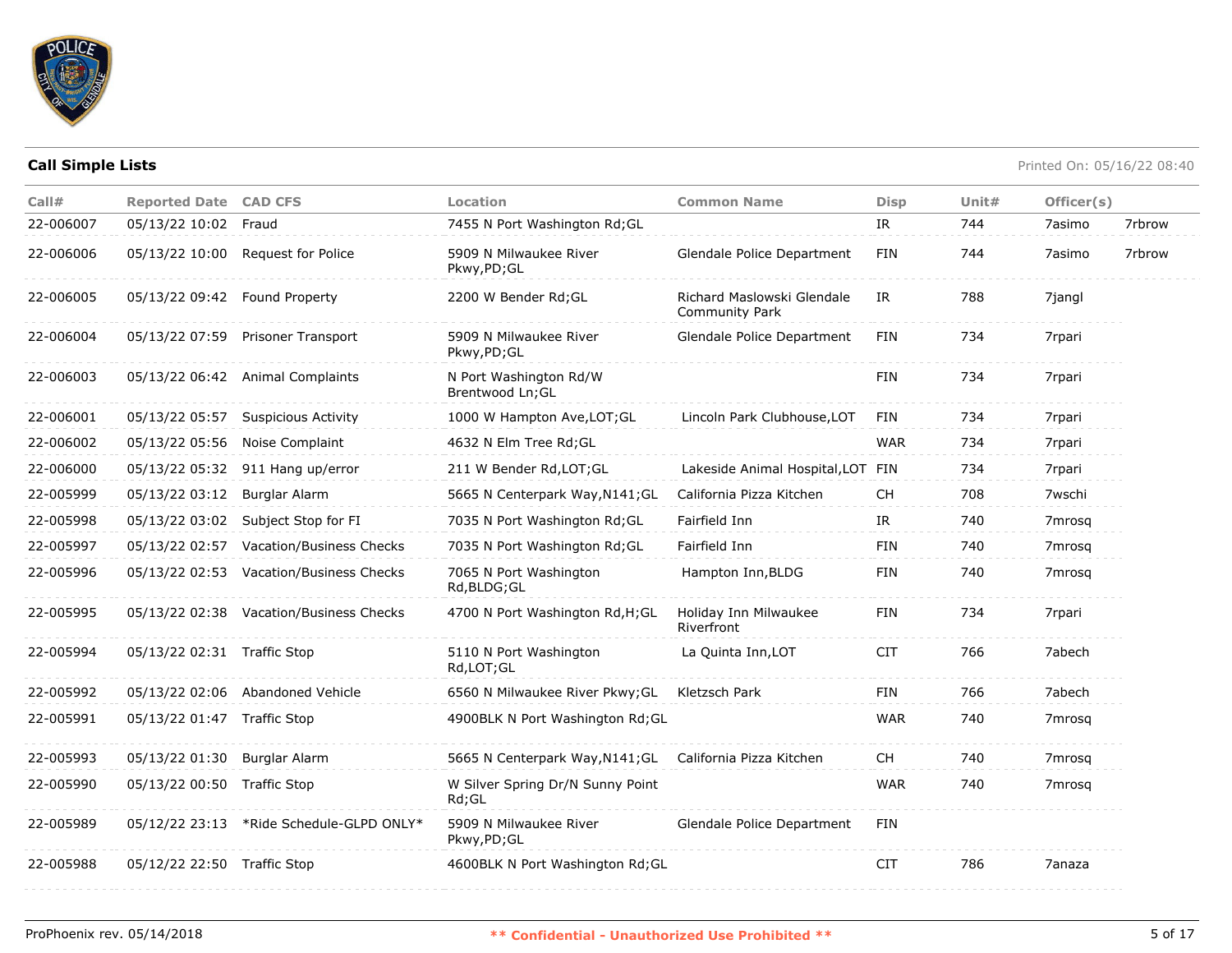

| Call#     | <b>Reported Date CAD CFS</b>  |                                    | Location                                    | <b>Common Name</b>                   | <b>Disp</b> | Unit $#$ | Officer(s) |        |
|-----------|-------------------------------|------------------------------------|---------------------------------------------|--------------------------------------|-------------|----------|------------|--------|
| 22-005987 | 05/12/22 22:20                | Vacation/Business Checks           | 5110 N Port Washington Rd, BLDG<br>;GL      | La Quinta Inn, BLDG                  | FIN         | 762      | 7amcle     | 7jrupp |
| 22-005986 | 05/12/22 21:17                | <b>Animal Complaints</b>           | 552 W Fransee Ln; GL                        |                                      | <b>FIN</b>  | 786      | 7anaza     |        |
| 22-005985 | 05/12/22 20:52                | Traffic Stop                       | 1300BLK W Silver Spring Dr; GL              |                                      | <b>CIT</b>  | 786      | 7anaza     |        |
| 22-005984 | 05/12/22 20:21                | Disabled Vehicle                   | W Henry Clay St/N Lydell Ave; WF            |                                      | FIN         | 786      | 7anaza     |        |
| 22-005983 | 05/12/22 18:42                | Disorderly Conduct                 | 2300 W Good Hope Rd, BLDG; GL               |                                      | FIN         | 774      | 7ibyrn     |        |
| 22-005982 | 05/12/22 18:36                | 911 Hang up/error                  | 5650 N Bayshore Dr, U100; GL                | Kohls Department Store               | FIN         | 786      | 7anaza     |        |
| 22-005981 | 05/12/22 18:30                | Auto Lockout                       | 5701 N Port Washington<br>Rd, N123; GL      | Park N Ride Lot, N123                | FIN         | 786      | 7anaza     |        |
| 22-005980 | 05/12/22 18:19                | Disabled Vehicle                   | 2500BLK W Silver Spring Dr;GL               |                                      | FIN         | 782      | 7rwils     |        |
| 22-005979 | 05/12/22 17:59                | Assist Other Agency                | N Murray Ave/E Edgewood Ave; SH             |                                      | <b>FIN</b>  | 754      | 7rfech     |        |
| 22-005978 | 05/12/22 17:58                | Request for Police                 | W Green Tree Rd/N Port<br>Washington Rd; GL |                                      | FIN         | 786      | 7anaza     |        |
| 22-005977 |                               | 05/12/22 17:50 Assist Other Agency | 2100 E Capitol Dr, SCHOOL; SH               | Atwater Elementary, SCHOOL FIN       |             | 762      | 7amcle     | 7jrupp |
| 22-005976 | 05/12/22 15:43                | Auto Lockout                       | 5788 N Bayshore Dr, LOT; GL                 |                                      | FIN         | 786      | 7anaza     |        |
| 22-005975 |                               | 05/12/22 15:37 911 Hang up/error   | 5423 N Port Washington<br>Rd, BLDG; GL      | La Quinta Inn & Suites, BLDG FIN     |             | 778      | 7areis     |        |
| 22-005974 | 05/12/22 15:34 Traffic Stop   |                                    | 5600BLK N Green Bay Ave; GL                 |                                      | CIT         | 778      | 7areis     |        |
| 22-005973 | 05/12/22 15:00                | Parking Complaint                  | N Mohawk Ave/W Silver Spring<br>Dr;GL       |                                      | FIN         | 778      | 7areis     |        |
| 22-005972 | 05/12/22 14:26 Accident - PDO |                                    | N Green Bay Ave/W Good Hope<br>Rd;GL        |                                      | IR          | 730      | 7jchap     |        |
| 22-005971 | 05/12/22 14:25                | Request for Police                 | 5985 N Ames Ter; GL                         |                                      | IR          | 796      | 7djohn     | 7knoon |
| 22-005970 | 05/12/22 14:20                | Assault/Battery                    | 6200 N Baker Rd, BLDG; GL                   | <b>Batteries Plus Distribution</b>   | FIN         | 796      | 7djohn     | 7knoon |
| 22-005969 | 05/12/22 14:06                | <b>Traffic Stop</b>                | 1200BLK W Silver Spring Dr; GL              |                                      | CIT         | 778      | 7areis     |        |
| 22-005968 | 05/12/22 13:36                | <b>Driving Complaint</b>           | 6500BLK N Milwaukee River<br>Pkwy; GL       |                                      | FIN         | 730      | 7jchap     |        |
| 22-005967 |                               | 05/12/22 13:26 911 Hang up/error   | 475 W River Woods Pkwy, LOT; GL             | Orthopaedic Hospital Of<br>Wisconsin | FIN         | 778      | 7areis     |        |
| 22-005966 | 05/12/22 12:31 Traffic Stop   |                                    | 800BLK W Silver Spring Dr, WB; GL           |                                      | <b>CIT</b>  | 778      | 7areis     |        |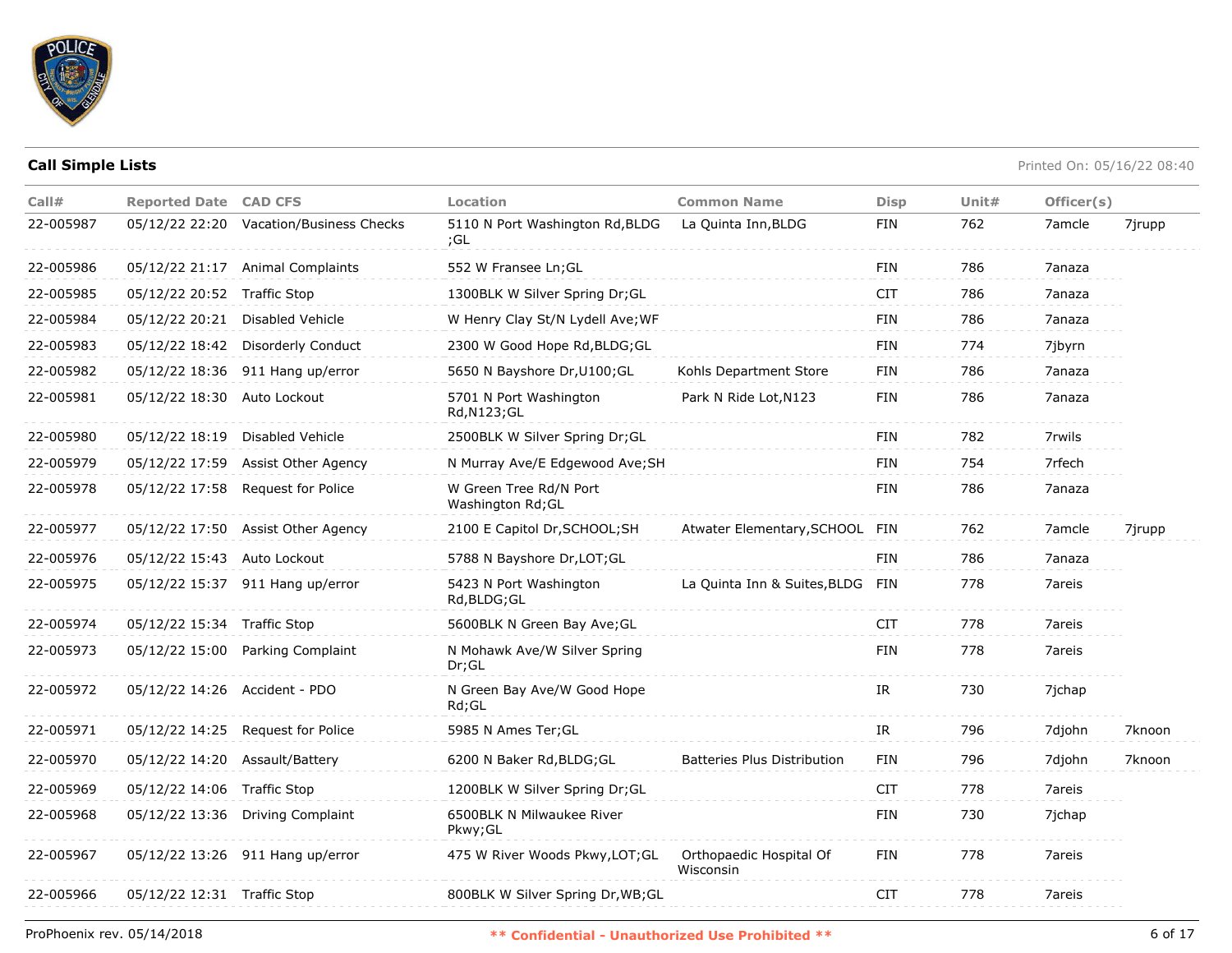

| Call#     | <b>Reported Date CAD CFS</b>   |                                         | Location                                | <b>Common Name</b>              | <b>Disp</b> | Unit# | Officer(s) |        |
|-----------|--------------------------------|-----------------------------------------|-----------------------------------------|---------------------------------|-------------|-------|------------|--------|
| 22-005965 | 05/12/22 12:22 Traffic Stop    |                                         | 1700BLK W Silver Spring Dr;GL           |                                 | <b>WAR</b>  | 778   | 7areis     |        |
| 22-005964 |                                | 05/12/22 11:31 Subject Stop for FI      | 6700BLK N Green Bay Ave; GL             |                                 | <b>FIN</b>  | 730   | 7jchap     |        |
| 22-005963 | 05/12/22 11:14 Traffic Stop    |                                         | 7300BLK N Range Line Rd; GL             |                                 | <b>WAR</b>  | 730   | 7jchap     |        |
| 22-005962 | 05/12/22 11:10 Traffic Stop    |                                         | 1 Not Verified Way; GL                  |                                 | <b>WAR</b>  | 750   | 7kfern     |        |
| 22-005961 | 05/12/22 11:00 Traffic Stop    |                                         | W Bender Rd/N Apple Blossom<br>Ln; GL   |                                 | <b>WAR</b>  | 730   | 7jchap     |        |
| 22-005960 | 05/12/22 10:28 Auto Lockout    |                                         | 5100 N Port Washington Rd; GL           | Jilly's Car Wash                | <b>FIN</b>  | 778   | 7areis     |        |
| 22-005959 | 05/12/22 10:06                 | <b>Animal Complaints</b>                | 100 W River Woods Pkwy; GL              | Heartis                         | <b>CAN</b>  |       |            |        |
| 22-005958 |                                | 05/12/22 09:57 Suspicious Activity      | 5701 N Lydell Ave, C100; GL             | Target                          | FIN         | 796   | 7djohn     | 7knoon |
| 22-005957 |                                | 05/12/22 09:52 Telephone Complaint      | 5800 N Bayshore Dr, Q136; GL            | <b>Bayshore Security Office</b> | IR          | 796   | 7djohn     | 7knoon |
| 22-005956 | 05/12/22 09:06                 | Request for Police                      | 5848 N Sunny Point Rd; GL               |                                 | <b>FIN</b>  | 750   | 7kfern     |        |
| 22-005955 |                                | 05/12/22 08:51 Indecent Exposure        | 6701 N Jean Nicolet Rd, BLDG; GL        |                                 | IR          | 768   | 7mmyer     |        |
| 22-005954 | 05/12/22 07:10 Traffic Stop    |                                         | 5600BLK N Port Washington Rd; GL        |                                 | <b>CIT</b>  | 736   | 7rpoet     |        |
| 22-005953 | 05/12/22 06:58 Theft Complaint |                                         | 1029 W Montclaire Ave; GL               |                                 | IR          | 734   | 7rpari     |        |
| 22-005952 | 05/12/22 06:49 Traffic Stop    |                                         | 2400BLK W Silver Spring Dr; GL          |                                 | <b>WAR</b>  | 794   | 7gyahr     |        |
| 22-005951 | 05/12/22 06:31 Traffic Stop    |                                         | 2000BLK W Silver Spring Dr; GL          |                                 | <b>CIT</b>  | 794   | 7gyahr     |        |
| 22-005950 | 05/12/22 06:31 Traffic Stop    |                                         | 2000BLK W Silver Spring Dr;GL           |                                 | CAN         |       |            |        |
| 22-005949 | 05/12/22 05:56 Traffic Stop    |                                         | 2000BLK W Silver Spring Dr; GL          |                                 | <b>CIT</b>  | 794   | 7gyahr     |        |
| 22-005948 | 05/12/22 05:25 Traffic Stop    |                                         | N Green Bay Ave/W Marne Ave; GL         |                                 | <b>WAR</b>  | 794   | 7gyahr     |        |
| 22-005947 | 05/12/22 04:24 Traffic Stop    |                                         | W Glendale Ave/N River Park<br>Blvd; GL |                                 | <b>CIT</b>  | 794   | 7gyahr     |        |
| 22-005946 | 05/12/22 03:40 Traffic Stop    |                                         | 1000BLK W Silver Spring Dr;GL           |                                 | <b>WAR</b>  | 736   | 7rpoet     |        |
| 22-005945 |                                | 05/12/22 02:53 Suspicious Activity      | 5830 N Sunny Point Rd;GL                |                                 | IR          | 794   | 7gyahr     |        |
| 22-005944 |                                | 05/12/22 02:51 Vacation/Business Checks | 5485 N Port Washington<br>Rd,BLDG;GL    |                                 | FIN         | 736   | 7rpoet     |        |
| 22-005943 | 05/12/22 02:18 Traffic Stop    |                                         | 5336 N Port Washington<br>Rd,LOT;GL     | Gyro Palace, LOT                | <b>CIT</b>  | 794   | 7gyahr     |        |
| 22-005942 |                                | 05/12/22 02:02 Repossess A Vehicle      | 2870 W Mill Rd, BLDG; GL                |                                 | <b>FIN</b>  | 799   | 7desk      |        |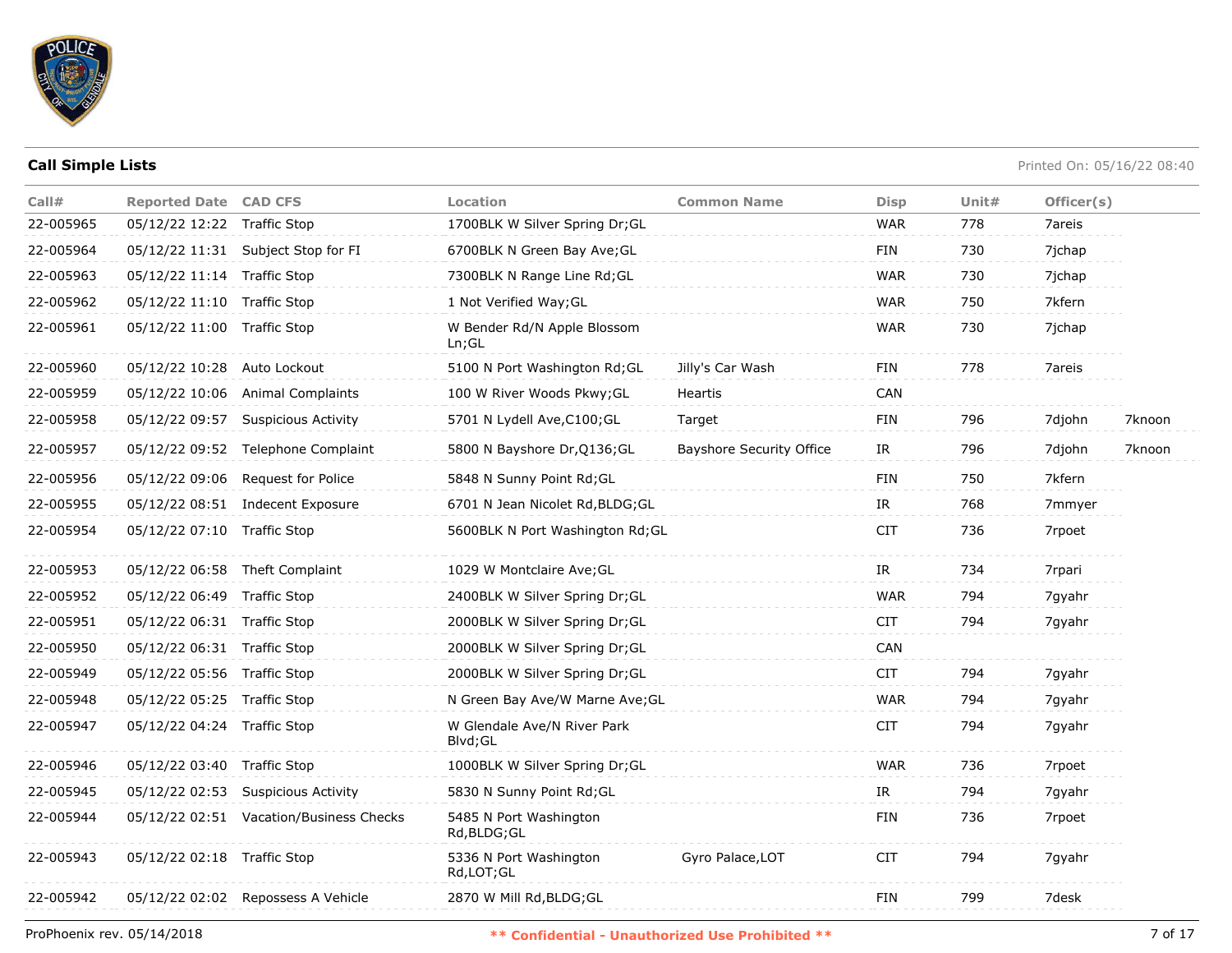

| Call#     | <b>Reported Date CAD CFS</b> |                                         | Location                                       | <b>Common Name</b>                  | <b>Disp</b> | Unit# | Officer(s) |        |
|-----------|------------------------------|-----------------------------------------|------------------------------------------------|-------------------------------------|-------------|-------|------------|--------|
| 22-005941 | 05/12/22 01:18               | Vacation/Business Checks                | 4700 N Port Washington Rd, H; GL               | Holiday Inn Milwaukee<br>Riverfront | FIN         | 736   | 7rpoet     |        |
| 22-005940 |                              | 05/12/22 01:10 Vacation/Business Checks | 5110 N Port Washington Rd, BLDG<br>;GL         | La Quinta Inn, BLDG                 | <b>FIN</b>  | 736   | 7rpoet     |        |
| 22-005939 | 05/12/22 01:02 Open Door     |                                         | 4904 N Port Washington<br>Rd,LOT;GL            |                                     | <b>FIN</b>  | 736   | 7rpoet     |        |
| 22-005938 |                              | 05/12/22 00:34 Vacation/Business Checks | 4848 N Lydell Ave, BLDG; GL                    | Parkside Apartments                 | <b>FIN</b>  | 736   | 7rpoet     |        |
| 22-005937 | 05/11/22 22:57               | *Ride Schedule-GLPD ONLY*               | 5909 N Milwaukee River<br>Pkwy,PD;GL           | Glendale Police Department          | FIN         |       |            |        |
| 22-005936 |                              | 05/11/22 22:25 Property Damage          | 7530 N Range Line Rd; GL                       |                                     | IR.         | 762   | 7amcle     | 7jrupp |
| 22-005935 | 05/11/22 22:00               | <b>Welfare Check</b>                    | 6841 N Glen Shore Dr; GL                       |                                     | FIN         | 786   | 7anaza     |        |
| 22-005934 | 05/11/22 21:48               | Request for Police                      | 4917 N Mohawk Ave; GL                          |                                     | FIN         | 762   | 7amcle     | 7jrupp |
| 22-005933 | 05/11/22 21:38 Traffic Stop  |                                         | 1 Not Verified Way; GL                         |                                     | <b>FIN</b>  | 762   | 7amcle     | 7jrupp |
| 22-005932 | 05/11/22 21:04 Trespassing   |                                         | 5800 N Bayshore Dr, A130; GL                   | <b>Bayshore Security</b>            | <b>FIN</b>  | 774   | 7jbyrn     |        |
| 22-005931 | 05/11/22 20:55 Traffic Stop  |                                         | 2400BLK W Silver Spring Dr;GL                  |                                     | <b>WAR</b>  | 786   | 7anaza     |        |
| 22-005930 | 05/11/22 20:43 Traffic Stop  |                                         | N Port Washington Rd/W Silver<br>Spring Dr; GL |                                     | WAR         | 762   | 7amcle     | 7jrupp |
| 22-005929 | 05/11/22 20:09 Traffic Stop  |                                         | 2400BLK W Silver Spring Dr;GL                  |                                     | <b>CIT</b>  | 786   | 7anaza     |        |
| 22-005928 | 05/11/22 19:28               | <b>Suspicious Activity</b>              | 5726 N Sievers PI;GL                           |                                     | FIN         | 786   | 7anaza     |        |
| 22-005927 | 05/11/22 18:09               | 911 Hang up/error                       | 6560 N Milwaukee River Pkwy; GL                | Kletzsch Park                       | FIN         | 786   | 7anaza     |        |
| 22-005926 | 05/11/22 17:42               | <b>Suspicious Activity</b>              | 6809 N Seville Ave; GL                         |                                     | <b>FIN</b>  | 786   | 7anaza     |        |
| 22-005925 | 05/11/22 17:22               | <b>Solicitor Complaint</b>              | 5650 N Bayshore Dr, U100; GL                   | Kohls Department Store              | FIN         | 774   | 7jbyrn     |        |
| 22-005924 | 05/11/22 15:30               | <b>Assist Other Agency</b>              | 6820 N Neil Pl;GL                              |                                     | FIN         | 776   | 7ibrat     |        |
| 22-005923 | 05/11/22 15:22               | Subject Stop for FI                     | 1700 W Bender Rd, LOT; GL                      |                                     | <b>FIN</b>  | 750   | 7kfern     |        |
| 22-005922 | 05/11/22 14:56               | Disorderly Conduct                      | 1735 W Silver Spring Dr, A; GL                 | Pick N Save                         | IR.         | 796   | 7djohn     | 7knoon |
| 22-005921 | 05/11/22 14:46               | Disorderly Conduct                      | 7001 N Port Washington<br>Rd,BLDG;GL           |                                     | IR          | 776   | 7jbrat     |        |
| 22-005920 | 05/11/22 14:44 Traffic Stop  |                                         | W Bender Rd/N Apple Blossom<br>Ln; GL          |                                     | <b>WAR</b>  | 730   | 7jchap     |        |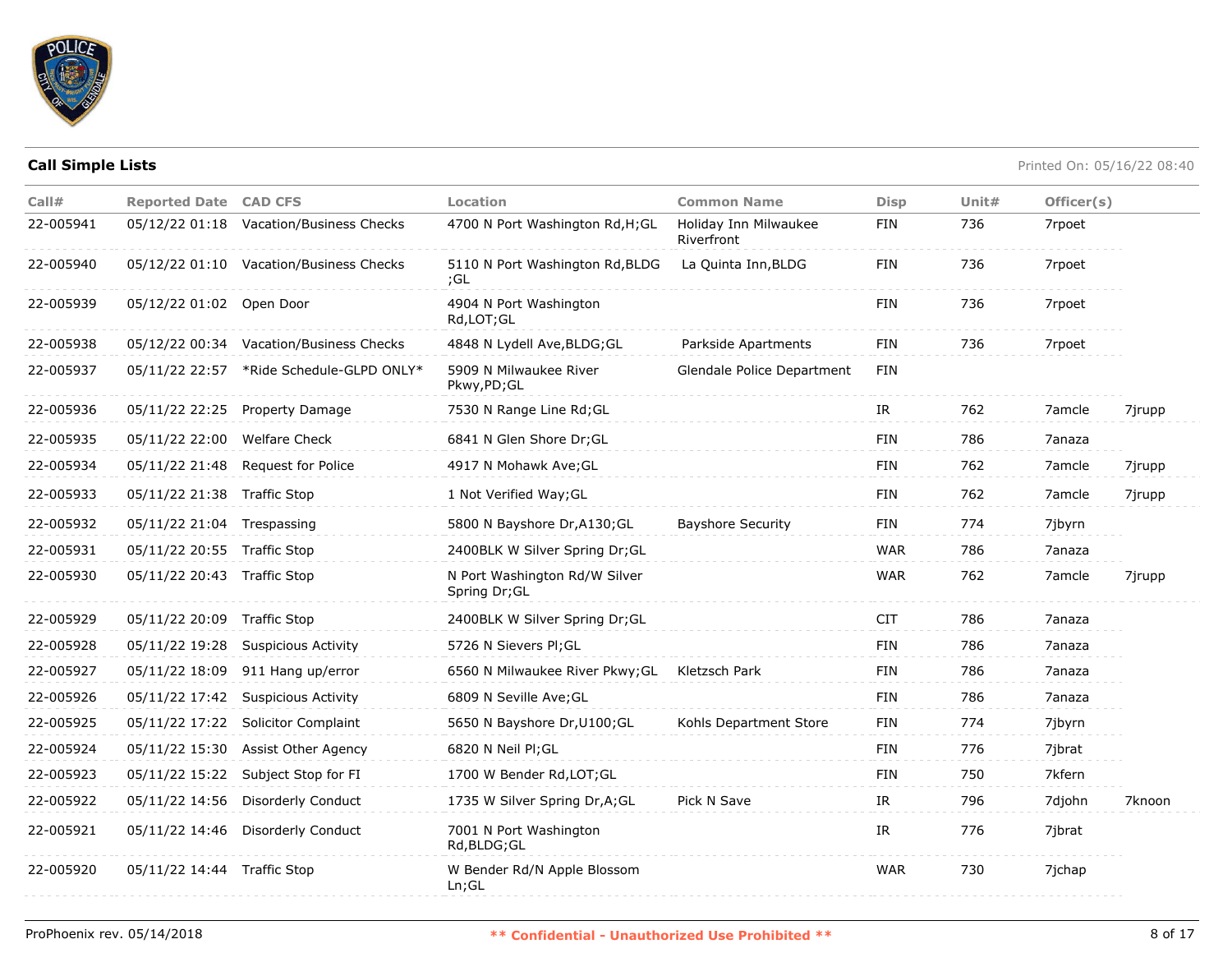

| Call#     | <b>Reported Date CAD CFS</b> |                                         | Location                                                         | <b>Common Name</b>         | <b>Disp</b> | Unit# | Officer(s) |        |
|-----------|------------------------------|-----------------------------------------|------------------------------------------------------------------|----------------------------|-------------|-------|------------|--------|
| 22-005919 | 05/11/22 14:32 Welfare Check |                                         | 5300BLK N Iroquois Ave; GL                                       |                            | <b>FIN</b>  | 750   | 7kfern     |        |
| 22-005918 | 05/11/22 14:28 Traffic Stop  |                                         | 2000BLK W Silver Spring Dr; GL                                   |                            | <b>CIT</b>  | 796   | 7djohn     | 7knoon |
| 22-005917 | 05/11/22 14:23 Traffic Stop  |                                         | 700BLK W Bender Rd;GL                                            |                            | <b>WAR</b>  | 776   | 7jbrat     |        |
| 22-005916 | 05/11/22 13:01               | Disorderly Conduct                      | 6701 N Jean Nicolet Rd, BLDG; GL                                 |                            | FIN         | 768   | 7mmyer     |        |
| 22-005915 | 05/11/22 11:54               | Disorderly Conduct                      | 5715 N Centerpark Way, N117; GL                                  | Apple Store                | FIN         | 730   | 7jchap     |        |
| 22-005914 | 05/11/22 11:48               | <b>Request for Police</b>               | 2600 W Mill Rd; GL                                               | Glen Hills School          | <b>CAN</b>  |       |            |        |
| 22-005913 | 05/11/22 11:48               | <b>Suspicious Activity</b>              | 2600 W Mill Rd; GL                                               | Glen Hills School          | FIN         | 776   | 7jbrat     |        |
| 22-005912 |                              | 05/11/22 11:41 911 Hang up/error        | 375 W River Woods Pkwy, BLDG; GL Columbia St Marys Riverwood FIN |                            |             |       |            |        |
| 22-005911 | 05/11/22 11:26 Conveyance    |                                         | 5909 N Milwaukee River<br>Pkwy,PD;GL                             | Glendale Police Department | FIN         | 730   | 7ichap     |        |
| 22-005910 |                              | 05/11/22 10:30 Theft Complaint          | 5373 N Port Washington<br>Rd, BLDG; GL                           |                            | IR          | 750   | 7kfern     |        |
| 22-005909 |                              | 05/11/22 10:28 Suspicious Activity      | N Port Washington Rd/W Silver<br>Spring Dr; GL                   |                            | IR          | 730   | 7jchap     |        |
| 22-005908 | 05/11/22 10:10 Welfare Check |                                         | N Green Bay Ave/W Green Tree<br>Rd;GL                            |                            | <b>FIN</b>  | 776   | 7ibrat     |        |
| 22-005907 | 05/11/22 10:00 Traffic Stop  |                                         | N Argyle Ave/W Silver Spring<br>Dr; GL                           |                            | <b>CIT</b>  | 796   | 7djohn     | 7knoon |
| 22-005906 | 05/11/22 09:21 Trespassing   |                                         | 5650 N Bayshore Dr, U100; GL                                     | Kohls Department Store     | FIN         | 730   | 7jchap     |        |
| 22-005905 | 05/11/22 08:11               | Request for Police                      | 6701 N Jean Nicolet Rd, BLDG; GL                                 |                            | FIN         | 768   | 7mmyer     |        |
| 22-005904 | 05/11/22 07:52               | Parking Complaint                       | W Green Tree Rd/N Port<br>Washington Rd; GL                      |                            | <b>FIN</b>  | 774   | 7jbyrn     |        |
| 22-005903 |                              | 05/11/22 07:15 Theft Complaint          | 2001 W Good Hope Rd, BLDG; GL                                    |                            | IR          | 734   | 7rpari     |        |
| 22-005902 | 05/11/22 07:07               | <b>Request for Police</b>               | N Port Washington Rd/W Town<br>Center Way; GL                    |                            | <b>CAN</b>  |       |            |        |
| 22-005901 |                              | 05/11/22 03:50 Subject Stop for FI      | 5423 N Port Washington<br>Rd, LOT; GL                            |                            | IR          | 794   | 7gyahr     |        |
| 22-005900 |                              | 05/11/22 03:45 Vacation/Business Checks | 5423 N Port Washington<br>Rd, BLDG; GL                           |                            | FIN         | 794   | 7gyahr     |        |
| 22-005899 |                              | 05/11/22 02:55 Vacation/Business Checks | 4848 N Lydell Ave, BLDG; GL                                      | Parkside Apartments        | FIN         | 794   | 7gyahr     |        |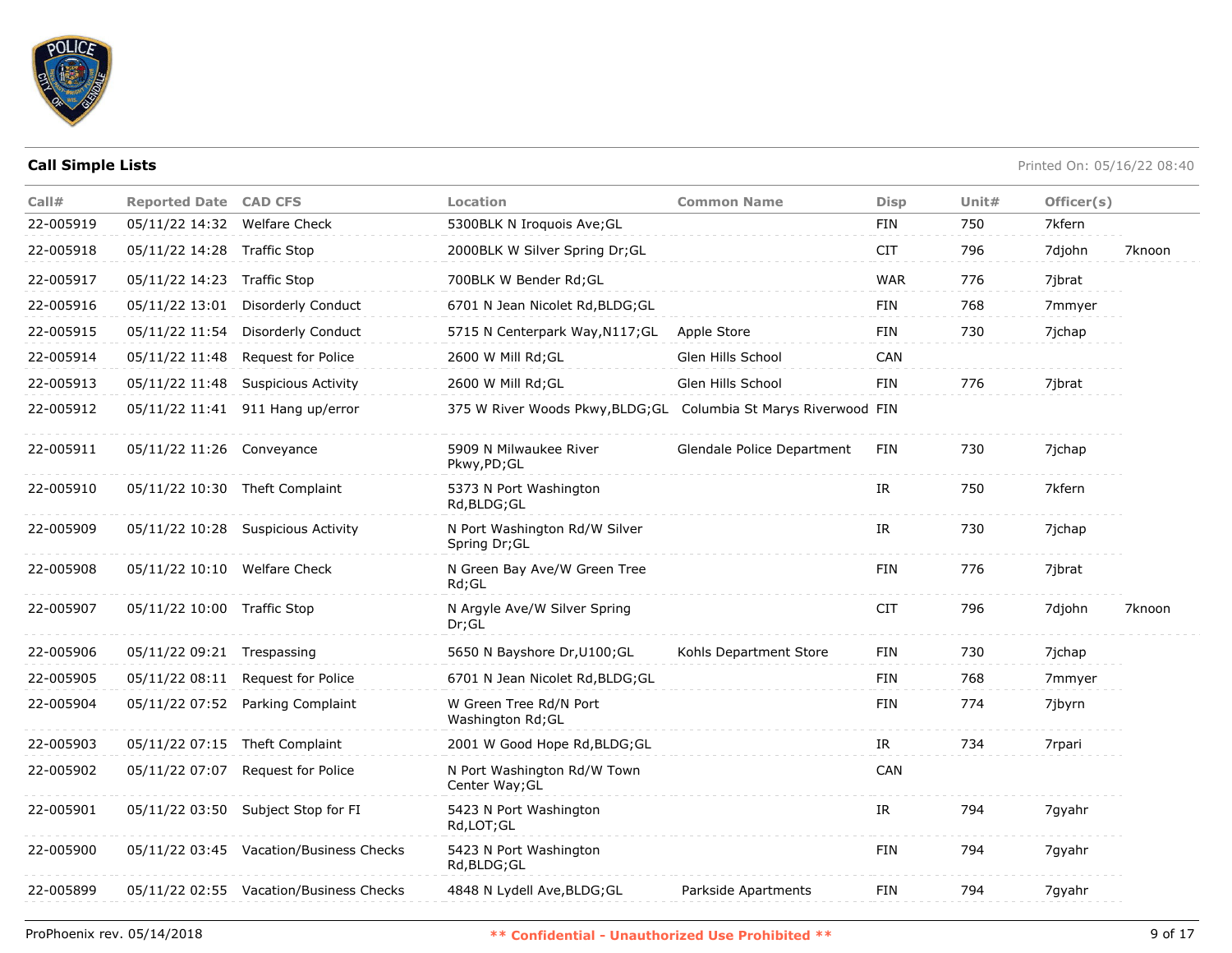

| Call#     | <b>Reported Date CAD CFS</b>  |                                          | Location                                         | <b>Common Name</b>               | <b>Disp</b> | Unit $#$ | Officer(s)         |
|-----------|-------------------------------|------------------------------------------|--------------------------------------------------|----------------------------------|-------------|----------|--------------------|
| 22-005898 | 05/11/22 02:47 Traffic Stop   |                                          | 600BLK W Good Hope Rd;RV                         |                                  | <b>WAR</b>  | 734      | 7rpari             |
| 22-005897 |                               | 05/11/22 01:38 Suspicious Activity       | 4884 N Port Washington<br>Rd,LOT;GL              |                                  | <b>FIN</b>  | 794      | 7gyahr             |
| 22-005896 |                               | 05/11/22 01:32 Repossess A Vehicle       | 2870 W Mill Rd, BLDG; GL                         |                                  | FIN         | 799      | 7desk              |
| 22-005895 | 05/11/22 01:22 Traffic Stop   |                                          | W Silver Spring Dr/N Crestwood<br>Blvd; GL       |                                  | <b>FIN</b>  | 734      | 7rpari             |
| 22-005894 | 05/11/22 01:09 Traffic Stop   |                                          | W Silver Spring Dr/N Crestwood<br>Blvd; GL       |                                  | CIT         | 794      | 7gyahr             |
| 22-005893 |                               | 05/11/22 01:07 Vacation/Business Checks  | 7035 N Port Washington Rd; GL                    | Fairfield Inn                    | FIN         | 736      | 7rpoet             |
| 22-005892 |                               | 05/11/22 01:03 Vacation/Business Checks  | 7065 N Port Washington<br>Rd, BLDG; GL           | Hampton Inn, BLDG                | <b>FIN</b>  | 736      | 7rpoet             |
| 22-005891 |                               | 05/11/22 00:59 Vacation/Business Checks  | 7003 N Port Washington Rd; GL                    | Residence Inn Glendale           | FIN         | 736      | 7rpoet             |
| 22-005890 |                               | 05/11/22 00:50 Vacation/Business Checks  | 5423 N Port Washington<br>Rd, BLDG; GL           | La Quinta Inn & Suites, BLDG     | FIN         | 794      | 7gyahr             |
| 22-005889 |                               | 05/11/22 00:42 Vacation/Business Checks  | 5423 N Port Washington<br>Rd, BLDG; GL           |                                  | <b>FIN</b>  | 794      | 7gyahr             |
| 22-005888 |                               | 05/11/22 00:31 Vacation/Business Checks  | 5485 N Port Washington<br>Rd, BLDG; GL           |                                  | <b>FIN</b>  | 794      | 7gyahr             |
| 22-005887 | 05/11/22 00:13 Traffic Stop   |                                          | W Silver Spring Dr/N Milwaukee<br>River Pkwy; GL |                                  | <b>CIT</b>  | 794      | 7gyahr             |
| 22-005886 |                               | 05/10/22 23:40 Domestic Violence         | W Silver Spring Dr/N Crestwood<br>Blvd; GL       |                                  | FIN         | 746      | 7mbart             |
| 22-005885 |                               | 05/10/22 22:51 *Ride Schedule-GLPD ONLY* | 5909 N Milwaukee River<br>Pkwy,PD;GL             | Glendale Police Department       | FIN         |          |                    |
| 22-005884 | 05/10/22 22:38 Missing Person |                                          | 826 W Riverview Dr; GL                           |                                  | <b>FIN</b>  | 774      | 7jbyrn             |
| 22-005883 |                               | 05/10/22 22:33 Assist Other Agency       | 100 E Chateau Pl, BLDG; WF                       |                                  | FIN         | 782      | 7rwils             |
| 22-005882 | 05/10/22 22:26 Shots Fired    |                                          | 4884 N Navajo Ave; GL                            |                                  | <b>FIN</b>  | 782      | 7rwils             |
| 22-005881 |                               | 05/10/22 20:58 Assist Other Agency       | 1500 W Custer Ave; GL                            |                                  | IR          | 746      | 7 <sub>mbart</sub> |
| 22-005880 |                               | 05/10/22 19:40 911 Hang up/error         | 5748 N Milwaukee River Pkwy; GL                  |                                  | FIN         | 746      | 7mbart             |
| 22-005879 |                               | 05/10/22 19:20 Abandoned Vehicle         | 7139 N Port Washington<br>Rd, BLDG; GL           | Educators Credit Union, BLDG FIN |             | 746      | 7mbart             |
| 22-005878 | 05/10/22 17:08 Retail Theft   |                                          | 6150 N Port Washington Rd, F; GL                 | Sports Clips                     | IR.         | 746      | 7mbart             |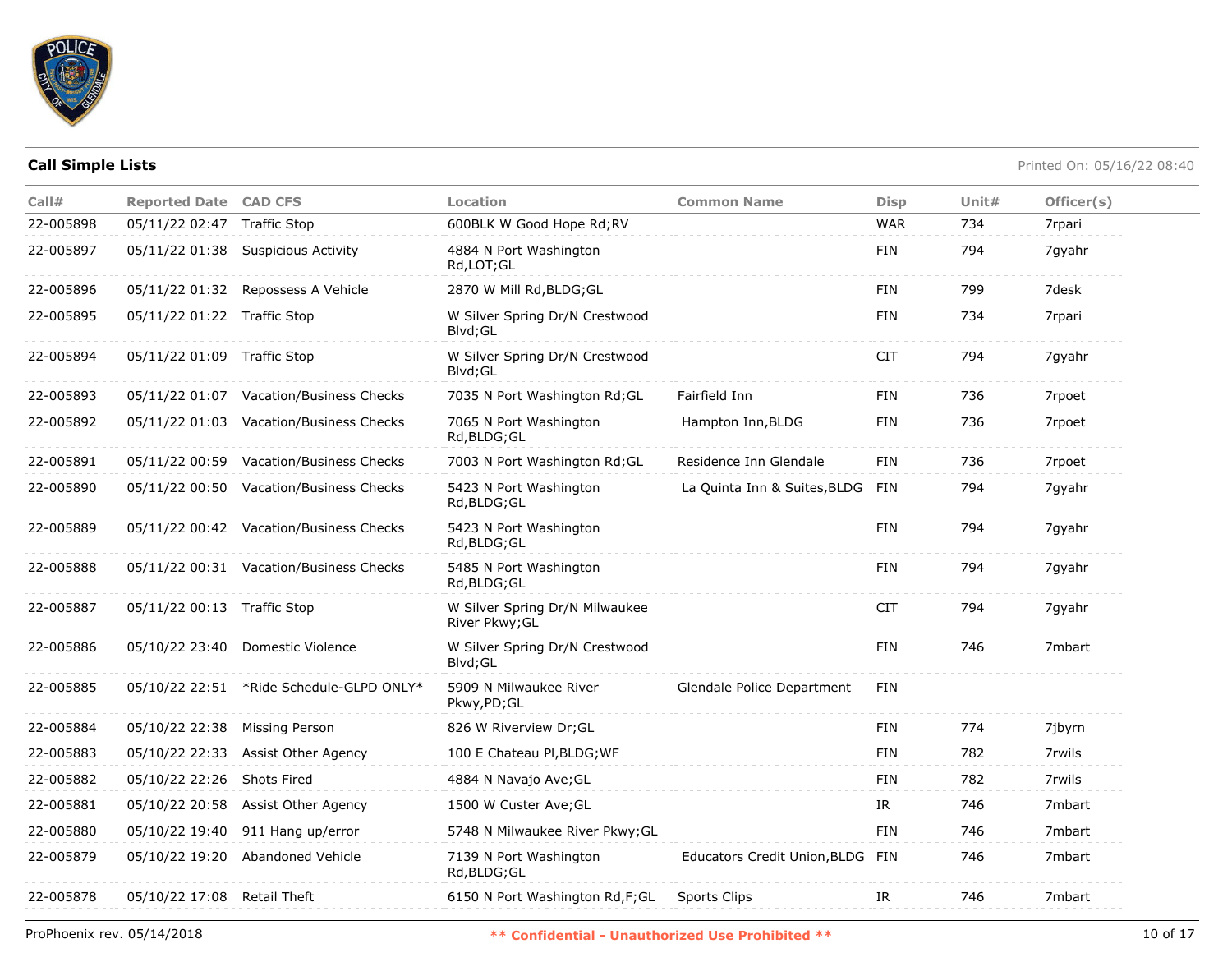

| Call#     | <b>Reported Date CAD CFS</b> |                                   | Location                                | <b>Common Name</b>                   | <b>Disp</b> | Unit# | Officer(s) |
|-----------|------------------------------|-----------------------------------|-----------------------------------------|--------------------------------------|-------------|-------|------------|
| 22-005877 | 05/10/22 15:55               | Request for Police                | 5676 N Centerpark Way, P108; GL         |                                      | FIN         | 746   | 7mbart     |
| 22-005876 |                              | 05/10/22 15:14 Abandoned Vehicle  | 5900 N Green Bay Ave; GL                | Amato Chrysler Dodge Ram<br>and Jeep | <b>FIN</b>  | 758   | 7nsmit     |
| 22-005875 |                              | 05/10/22 14:29 Prisoner Transport | 5909 N Milwaukee River<br>Pkwy,PD;GL    | Glendale Police Department           | <b>FIN</b>  | 782   | 7rwils     |
| 22-005874 | 05/10/22 13:57 Traffic Stop  |                                   | 2300BLK W Silver Spring Dr;GL           |                                      | <b>CIT</b>  | 774   | 7jbyrn     |
| 22-005872 | 05/10/22 13:40               | <b>Traffic Stop</b>               | 2700BLK W Silver Spring Dr;GL           |                                      | <b>CIT</b>  | 774   | 7jbyrn     |
| 22-005873 | 05/10/22 13:39               | <b>Request for Police</b>         | 5930 N Glen Park Rd; GL                 | Glendale DPW                         | IR          | 746   | 7mbart     |
| 22-005871 | 05/10/22 13:39               | Retail Theft                      | 5650 N Bayshore Dr, U100; GL            | Kohls Department Store               | IR          | 782   | 7rwils     |
| 22-005870 | 05/10/22 13:33               | Request for Police                | 6701 N Jean Nicolet Rd, BLDG; GL        |                                      | IR          | 768   | 7mmyer     |
| 22-005869 | 05/10/22 13:18 Traffic Stop  |                                   | 1 Not Verified Way; GL                  |                                      | <b>CIT</b>  | 774   | 7jbyrn     |
| 22-005868 | 05/10/22 13:13               | Abandoned Vehicle                 | 5900 N Green Bay Ave; GL                | Amato Chrysler Dodge Ram<br>and Jeep | <b>FIN</b>  | 778   | 7areis     |
| 22-005867 | 05/10/22 13:01 Traffic Stop  |                                   | 1 Not Verified Way; GL                  |                                      | <b>CIT</b>  | 774   | 7jbyrn     |
| 22-005866 | 05/10/22 12:57               | <b>Welfare Check</b>              | W Silver Spring Dr/N Bayshore<br>Dr; GL |                                      | <b>FIN</b>  | 782   | 7rwils     |
| 22-005865 |                              | 05/10/22 12:56 Found Property     | 6560 N Milwaukee River Pkwy; GL         | Kletzsch Park                        | IR          | 788   | 7jangl     |
| 22-005864 | 05/10/22 11:48               | <b>Family Trouble</b>             | N Dexter Ave; GL                        |                                      | IR          | 798   | 7dburk     |
| 22-005863 | 05/10/22 10:53               | Theft Complaint                   | 6200 N Baker Rd, BLDG; GL               |                                      | IR          | 746   | 7mbart     |
| 22-005862 | 05/10/22 10:39               | Subject Stop for FI               | 5423 N Port Washington<br>Rd,LOT;GL     | Laquinta Inn & Suites<br>North, LOT  | IR          | 750   | 7kfern     |
| 22-005861 | 05/10/22 09:48 Accident/PI   |                                   | W Good Hope Rd/N Green Bay<br>Ave;GL    |                                      | <b>CAN</b>  |       |            |
| 22-005860 | 05/10/22 09:46 Accident/PI   |                                   | W Good Hope Rd/N Green Bay<br>Ave;GL    |                                      | IR          | 784   | 7asimo     |
| 22-005859 | 05/10/22 09:43               | Code Violations                   | 1616 W Bender Rd, BLDG; GL              | Dycora                               | <b>FIN</b>  | 716   | 7tlync     |
| 22-005858 | 05/10/22 09:32 Traffic Stop  |                                   | 1 Not Verified Way; GL                  |                                      | <b>FIN</b>  | 750   | 7kfern     |
| 22-005857 | 05/10/22 09:25               | Property Damage                   | 5423 N Port Washington<br>Rd,LOT;GL     |                                      | IR          | 750   | 7kfern     |
| 22-005856 | 05/10/22 09:23               | Retail Theft                      | 5701 N Lydell Ave,C100;GL               | Target                               | IR          | 778   | 7areis     |
|           |                              |                                   |                                         |                                      |             |       |            |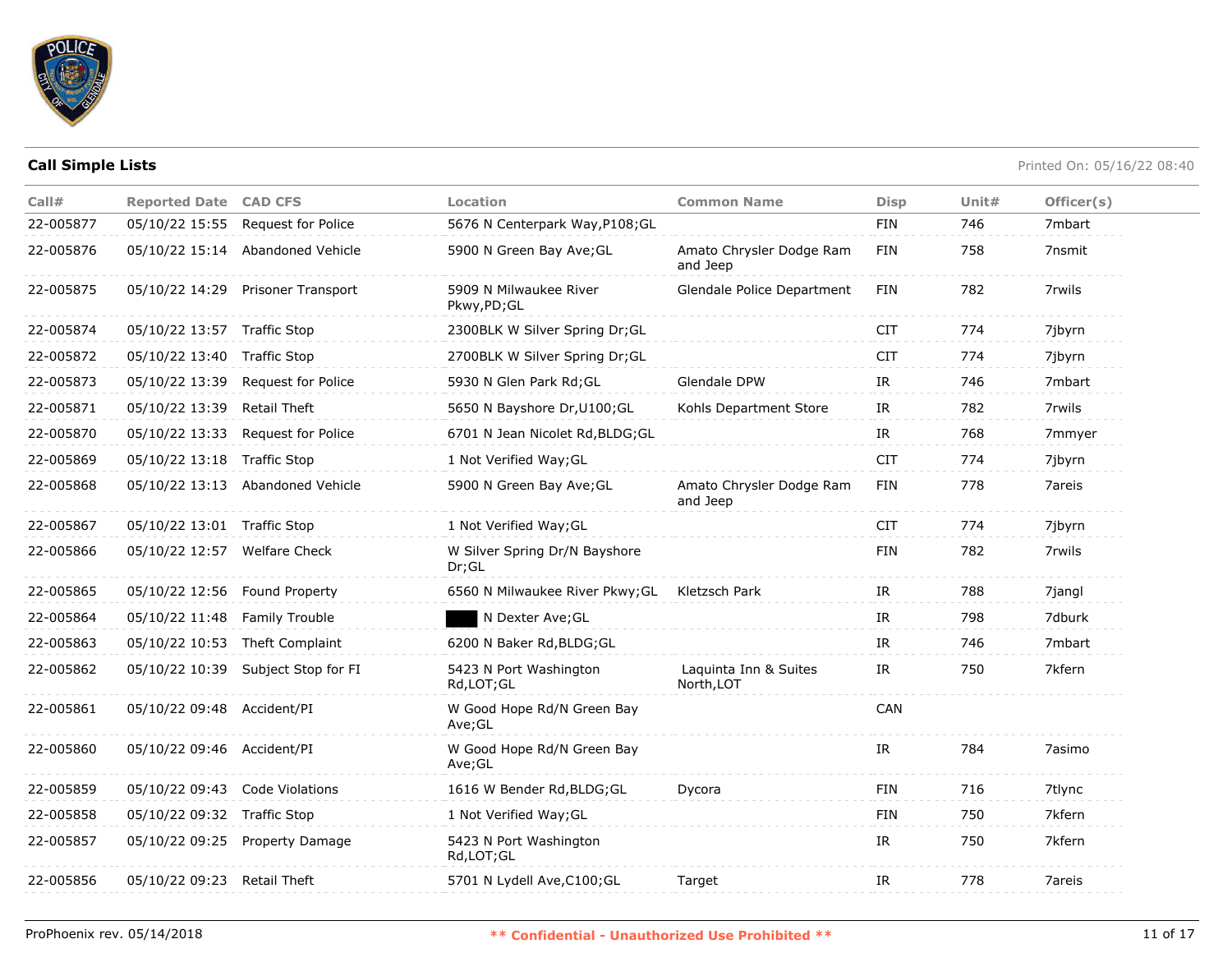

| Call#     | <b>Reported Date CAD CFS</b>   |                                         | Location                                     | <b>Common Name</b>     | Disp       | Unit $#$ | Officer(s) |        |
|-----------|--------------------------------|-----------------------------------------|----------------------------------------------|------------------------|------------|----------|------------|--------|
| 22-005855 | 05/10/22 09:11                 | <b>Request for Police</b>               | 6701 N Jean Nicolet Rd, BLDG; GL             |                        | <b>FIN</b> | 784      | 7asimo     |        |
| 22-005854 | 05/10/22 08:29                 | Subject Stop for FI                     | 6560 N Milwaukee River Pkwy; GL              | Kletzsch Park          | <b>FIN</b> | 750      | 7kfern     |        |
| 22-005852 |                                | 05/10/22 07:57 Telephone Complaint      | 5439 N Dexter Ave; GL                        |                        | FIN        | 784      | 7asimo     |        |
| 22-005853 | 05/10/22 07:56                 | Accident - PDO                          | 3333 W Good Hope Rd, BLDG; GL                |                        | IR         | 750      | 7kfern     |        |
| 22-005851 | 05/10/22 07:55                 | Request for Police                      | 5990 N Green Bay Ave, BLDG; GL               |                        | IR         | 798      | 7dburk     |        |
| 22-005850 | 05/10/22 07:42 Traffic Control |                                         | 800BLK W Glendale Ave; GL                    |                        | FIN        | 778      | 7areis     |        |
| 22-005849 | 05/10/22 07:36 Traffic Stop    |                                         | 6800BLK N Jean Nicolet Rd; GL                |                        | <b>WAR</b> | 768      | 7mmyer     |        |
| 22-005848 |                                | 05/10/22 07:27 Suspicious Activity      | N Sidney Pl/W Mill Rd;GL                     |                        | FIN        | 794      | 7gyahr     |        |
| 22-005847 | 05/10/22 07:20 Traffic Stop    |                                         | 1100BLK W Silver Spring Dr; GL               |                        | <b>WAR</b> | 794      | 7qyahr     |        |
| 22-005846 | 05/10/22 07:07 Traffic Stop    |                                         | 2400BLK W Silver Spring Dr; GL               |                        | WAR        | 794      | 7gyahr     |        |
| 22-005845 | 05/10/22 03:58 Traffic Stop    |                                         | N Port Washington Rd/W Estabrook<br>Blvd; GL |                        | <b>WAR</b> | 794      | 7gyahr     |        |
| 22-005844 |                                | 05/10/22 03:27 Vacation/Business Checks | 7003 N Port Washington Rd; GL                | Residence Inn Glendale | FIN        | 794      | 7gyahr     |        |
| 22-005843 |                                | 05/10/22 03:17 Vacation/Business Checks | 7065 N Port Washington Rd,A;GL               | Hampton Inn, A         | FIN        | 794      | 7gyahr     |        |
| 22-005842 | 05/10/22 02:51 Traffic Stop    |                                         | 1 Not Verified Way; GL                       |                        | <b>CIT</b> | 766      | 7abech     |        |
| 22-005841 | 05/10/22 02:34 Traffic Stop    |                                         | 2000BLK W Silver Spring Dr; GL               |                        | CIT.       | 794      | 7gyahr     |        |
| 22-005840 |                                | 05/10/22 02:26 Vacation/Business Checks | 4848 N Lydell Ave, BLDG; GL                  | Parkside Apartments    | FIN        | 766      | 7abech     |        |
| 22-005839 | 05/10/22 02:15 Traffic Stop    |                                         | 900BLK W Silver Spring Dr, EB; GL            |                        | WAR        | 794      | 7gyahr     |        |
| 22-005838 |                                | 05/10/22 02:06 Vacation/Business Checks | 5485 N Port Washington<br>Rd, BLDG; GL       | Motel 6, BLDG          | <b>FIN</b> | 766      | 7abech     |        |
| 22-005837 |                                | 05/10/22 02:01 Vacation/Business Checks | 5110 N Port Washington Rd, BLDG<br>;GL       | La Quinta Inn, BLDG    | <b>FIN</b> | 766      | 7abech     |        |
| 22-005836 |                                | 05/10/22 01:58 Vacation/Business Checks | 7275 N Port Washington<br>Rd, LOT; GL        | The Glen               | FIN        | 794      | 7gyahr     |        |
| 22-005835 | 05/10/22 01:44 Traffic Stop    |                                         | 525 W Silver Spring Dr, LOT; GL              | Mobil, LOT             | <b>CIT</b> | 792      | 7alemk     |        |
| 22-005834 | 05/10/22 01:34 Traffic Stop    |                                         | 1200BLK W Silver Spring Dr; GL               |                        | <b>WAR</b> | 794      | 7qyahr     |        |
| 22-005833 | 05/10/22 01:20 Traffic Stop    |                                         | 4900BLK N Port Washington Rd; GL             |                        | <b>WAR</b> | 766      | 7abech     |        |
| 22-005832 |                                | 05/10/22 00:40 Suspicious Activity      | 5429 N Bethmaur Ln; GL                       |                        | IR         | 744      | 7mrosa     | 7rbrow |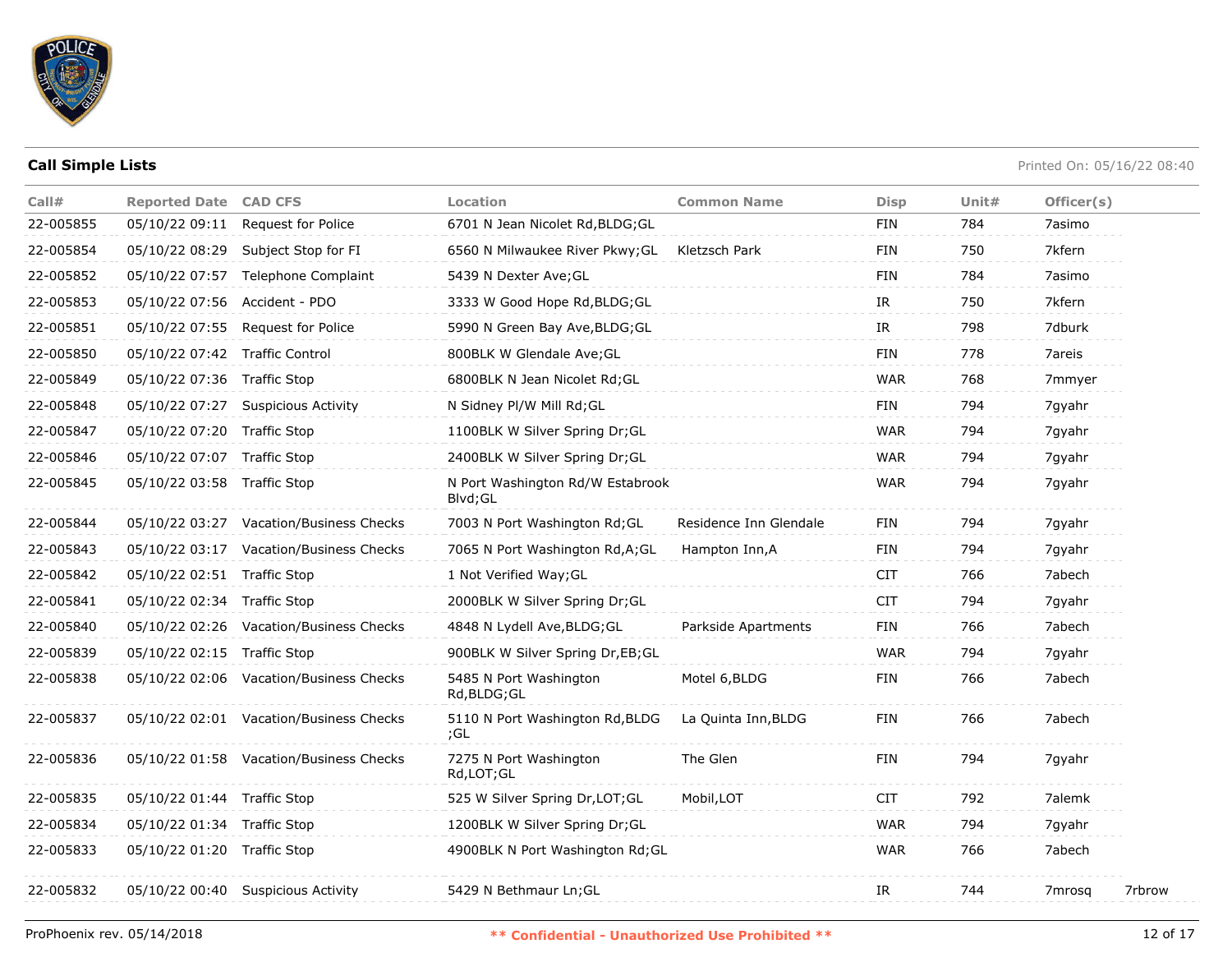

| Call#     | <b>Reported Date CAD CFS</b>  |                                          | Location                                   | <b>Common Name</b>                  | <b>Disp</b> | Unit# | Officer(s) |
|-----------|-------------------------------|------------------------------------------|--------------------------------------------|-------------------------------------|-------------|-------|------------|
| 22-005831 | 05/10/22 00:14 Traffic Stop   |                                          | 1 Not Verified Way; GL                     |                                     | <b>WAR</b>  | 794   | 7gyahr     |
| 22-005830 |                               | 05/09/22 23:01 *Ride Schedule-GLPD ONLY* | 5909 N Milwaukee River<br>Pkwy,PD;GL       | Glendale Police Department          | <b>FIN</b>  |       |            |
| 22-005829 | 05/09/22 22:02 Traffic Stop   |                                          | 1200BLK W Silver Spring Dr; GL             |                                     | IR.         | 758   | 7nsmit     |
| 22-005828 | 05/09/22 18:26                | <b>Disorderly Conduct</b>                | 525 W Silver Spring Dr, BLDG; GL           |                                     | <b>FIN</b>  | 774   | 7jbyrn     |
| 22-005827 | 05/09/22 17:58 Traffic Stop   |                                          | 2100BLK W Silver Spring Dr; GL             |                                     | <b>CIT</b>  | 750   | 7kfern     |
| 22-005826 | 05/09/22 17:50                | <b>Prisoner Transport</b>                | 5909 N Milwaukee River<br>Pkwy,PD;GL       | Glendale Police Department          | <b>FIN</b>  | 782   | 7rwils     |
| 22-005825 | 05/09/22 17:18 Traffic Stop   |                                          | 1300BLK W Silver Spring Dr; GL             |                                     | <b>WAR</b>  | 750   | 7kfern     |
| 22-005824 | 05/09/22 17:07                | <b>Suspicious Activity</b>               | 5400BLK N Dexter Ave; GL                   |                                     | <b>FIN</b>  | 746   | 7mbart     |
| 22-005823 | 05/09/22 16:51 Traffic Stop   |                                          | 4700 N Port Washington Rd, H; GL           | Holiday Inn Milwaukee<br>Riverfront | <b>CIT</b>  | 750   | 7kfern     |
| 22-005822 | 05/09/22 16:19 Accident - PDO |                                          | N Green Bay Ave/W Bender Rd; GL            |                                     | IR.         | 782   | 7rwils     |
| 22-005821 | 05/09/22 15:48                | <b>Driving Complaint</b>                 | W Good Hope Rd/N Port<br>Washington Rd; GL |                                     | <b>FIN</b>  | 782   | 7rwils     |
| 22-005820 | 05/09/22 15:44                | <b>Prisoner Transport</b>                | 1 Not Verified Way; GL                     |                                     | <b>FIN</b>  | 728   | 7skren     |
| 22-005819 | 05/09/22 15:11                | Parking Complaint                        | N Sidney Pl/W Mill Rd;GL                   |                                     | <b>FIN</b>  | 778   | 7areis     |
| 22-005818 | 05/09/22 14:53                | Road Hazard - PD                         | W Good Hope Rd/N Port<br>Washington Rd; GL |                                     | <b>FIN</b>  | 782   | 7rwils     |
| 22-005817 | 05/09/22 14:52 Escort         |                                          | 1206 W Silver Spring Dr;GL                 |                                     | <b>IR</b>   | 784   | 7asimo     |
| 22-005816 | 05/09/22 13:27                | Disorderly Conduct                       | 6701 N Jean Nicolet Rd, BLDG; GL           |                                     | IR          | 768   | 7mmyer     |
| 22-005815 | 05/09/22 13:20                | Auto Lockout                             | 5698 N Bayshore Dr, F100; GL               | Bath & Body Works                   | <b>FIN</b>  | 784   | 7asimo     |
| 22-005814 | 05/09/22 13:15                | <b>Welfare Check</b>                     | 1625 W Green Tree Rd; GL                   |                                     | <b>FIN</b>  | 778   | 7areis     |
| 22-005813 | 05/09/22 13:08                | 911 Hang up/error                        | 2430 W Daphne Rd; GL                       |                                     | <b>FIN</b>  | 778   | 7areis     |
| 22-005812 | 05/09/22 12:51                | <b>Animal Complaints</b>                 | 5910 N Milwaukee River<br>Pkwy, LOT; GL    |                                     | IR.         | 782   | 7rwils     |
| 22-005811 | 05/09/22 10:25 Disturbance    |                                          | 5423 N Port Washington<br>Rd, BLDG; GL     | Laquinta Inn & Suites North         | IR          | 798   | 7dburk     |
| 22-005810 | 05/09/22 10:17 Traffic Stop   |                                          | 1000BLK W Silver Spring Dr; GL             |                                     | <b>WAR</b>  | 798   | 7dburk     |
|           |                               |                                          |                                            |                                     |             |       |            |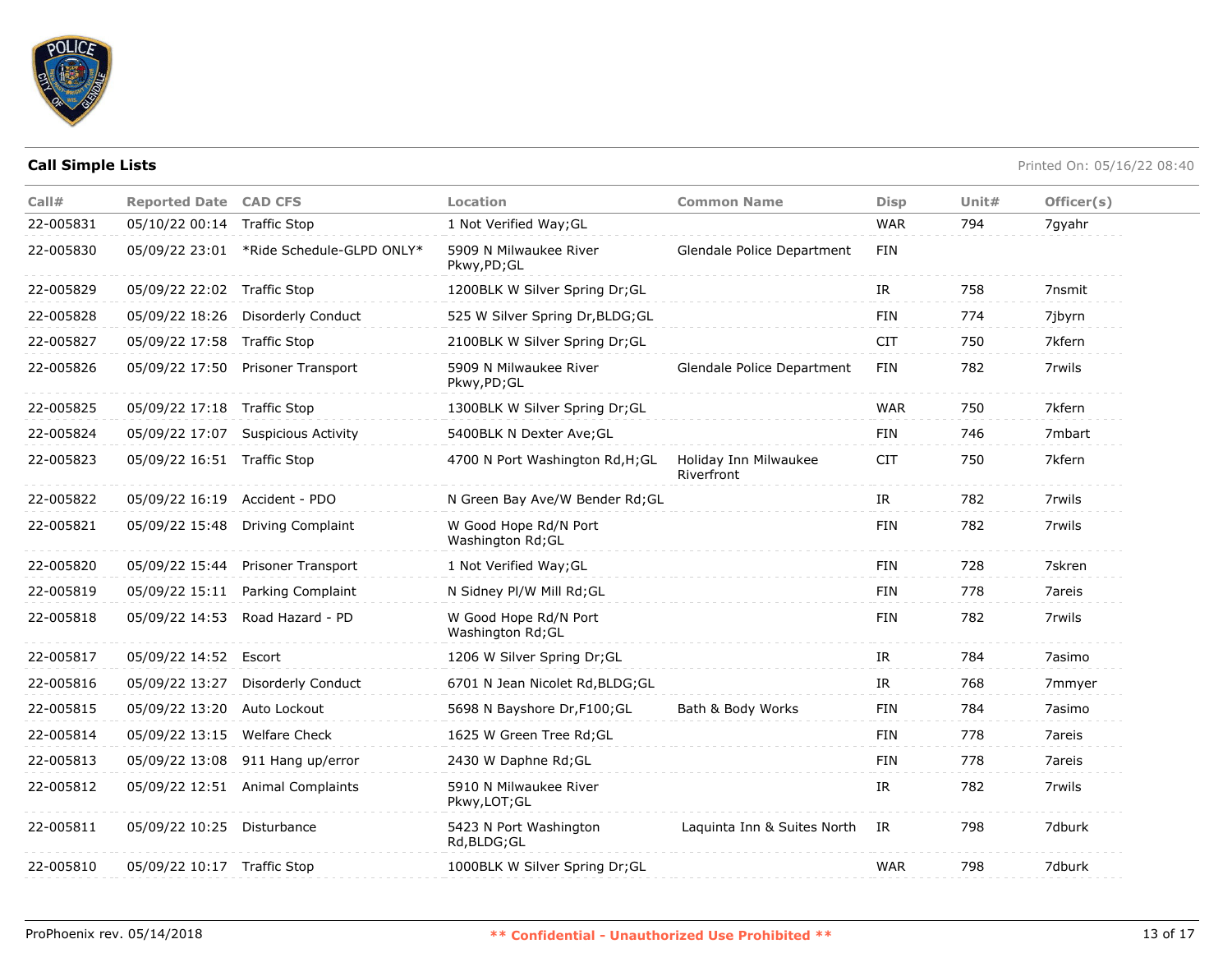

| Call#     | <b>Reported Date CAD CFS</b> |                                         | Location                                     | <b>Common Name</b>                   | <b>Disp</b> | Unit# | Officer(s)         |        |
|-----------|------------------------------|-----------------------------------------|----------------------------------------------|--------------------------------------|-------------|-------|--------------------|--------|
| 22-005809 | 05/09/22 09:51 Hold Up Alarm |                                         | 4200 N Port Washington<br>Rd, 100; GL        | <b>Boelter</b>                       | <b>FIN</b>  | 798   | 7dburk             |        |
| 22-005808 |                              | 05/09/22 09:41 911 Hang up/error        | 3003 W Good Hope Rd, BLDG; GL                | Aurora Advanced Healthcare           | CAN         |       |                    |        |
| 22-005807 | 05/09/22 09:34 Traffic Stop  |                                         | 6000BLK N Port Washington Rd; GL             |                                      | <b>CIT</b>  | 798   | 7dburk             |        |
| 22-005806 |                              | 05/09/22 09:24 911 Hang up/error        | 6701 N Jean Nicolet Rd, LOT; GL              |                                      | FIN         | 768   | 7mmyer             |        |
| 22-005805 | 05/09/22 09:17 Trespassing   |                                         | 6170 N Green Bay Ave, LOT; GL                | Speedway, LOT                        | IR          | 784   | 7asimo             |        |
| 22-005804 |                              | 05/09/22 09:14 Motor Vehicle Theft      | 5776 N Milwaukee River Pkwy; GL              |                                      | FIN         | 784   | 7asimo             |        |
| 22-005803 | 05/09/22 06:51 Traffic Stop  |                                         | 1200BLK W Silver Spring Dr; GL               |                                      | <b>CIT</b>  | 794   | 7gyahr             |        |
| 22-005802 | 05/09/22 03:56 Open Door     |                                         | 530 W Saint Johns Ct; GL                     |                                      | <b>FIN</b>  | 792   | 7alemk             |        |
| 22-005801 | 05/09/22 03:46 Open Door     |                                         | 7121 N Navajo Ave; GL                        |                                      | FIN         | 792   | 7alemk             |        |
| 22-005800 |                              | 05/09/22 03:43 Vacation/Business Checks | 5423 N Port Washington<br>Rd, BLDG; GL       | Laquinta Inn & Suites<br>North, BLDG | FIN         | 744   | 7mrosg             | 7rbrow |
| 22-005799 |                              | 05/09/22 03:30 Vacation/Business Checks | 5485 N Port Washington<br>Rd, BLDG; GL       |                                      | <b>FIN</b>  | 744   | 7mrosq             | 7rbrow |
| 22-005798 |                              | 05/09/22 03:25 Repossess A Vehicle      | 5776 N Milwaukee River Pkwy; GL              |                                      | FIN         | 799   | 7desk              |        |
| 22-005797 | 05/09/22 03:17               | Shots Fired                             | 5764 N Milwaukee River Pkwy; GL              |                                      | <b>FIN</b>  | 794   | 7gyahr             |        |
| 22-005796 | 05/09/22 03:08 Traffic Stop  |                                         | 2500BLK W Silver Spring Dr;GL                |                                      | <b>WAR</b>  | 794   | 7gyahr             |        |
| 22-005795 |                              | 05/09/22 02:53 Vacation/Business Checks | 4848 N Lydell Ave, BLDG; GL                  | Parkside Apartments                  | FIN         | 744   | 7 <sub>mrosq</sub> | 7rbrow |
| 22-005794 | 05/09/22 02:46               | <b>Vacation/Business Checks</b>         | 7035 N Port Washington Rd; GL                | Fairfield Inn                        | <b>FIN</b>  | 792   | 7alemk             |        |
| 22-005793 | 05/09/22 02:34               | Vacation/Business Checks                | 5110 N Port Washington Rd, BLDG<br>;GL       | La Quinta Inn, BLDG                  | <b>FIN</b>  | 744   | 7mrosq             | 7rbrow |
| 22-005792 | 05/09/22 02:21 Traffic Stop  |                                         | W Good Hope Rd/N Milwaukee<br>River Pkwy; GL |                                      | <b>WAR</b>  | 794   | 7gyahr             |        |
| 22-005791 |                              | 05/09/22 00:40 Subject Stop for FI      | 7065 N Port Washington<br>Rd, BLDG; GL       |                                      | IR          | 792   | 7alemk             |        |
| 22-005790 |                              | 05/09/22 00:36 Vacation/Business Checks | 7065 N Port Washington<br>Rd, BLDG; GL       |                                      | FIN         | 792   | 7alemk             |        |
| 22-005789 |                              | 05/09/22 00:33 Vacation/Business Checks | 7003 N Port Washington Rd; GL                | Residence Inn Glendale               | FIN         | 792   | 7alemk             |        |
|           |                              |                                         |                                              |                                      |             |       |                    |        |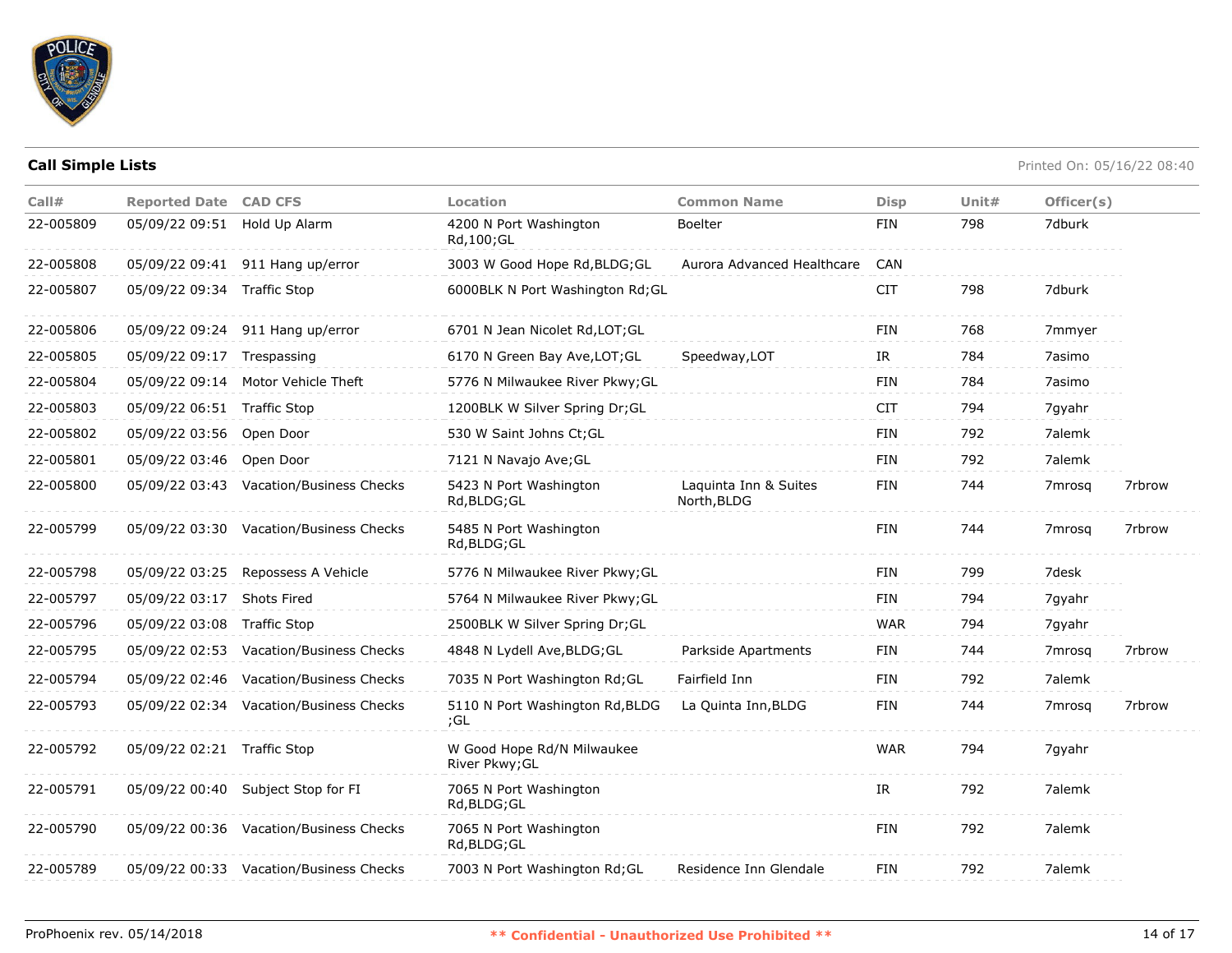

| Call#     | <b>Reported Date CAD CFS</b> |                                          | Location                                       | <b>Common Name</b>                  | <b>Disp</b> | Unit# | Officer(s) |        |
|-----------|------------------------------|------------------------------------------|------------------------------------------------|-------------------------------------|-------------|-------|------------|--------|
| 22-005788 | 05/09/22 00:27 Traffic Stop  |                                          | N Port Washington Rd/W Bender<br>$Rd$ ; GL     |                                     | <b>WAR</b>  | 794   | 7gyahr     |        |
| 22-005787 | 05/09/22 00:26 Open Door     |                                          | 4700 N Port Washington Rd, H; GL               | Holiday Inn Milwaukee<br>Riverfront | <b>FIN</b>  | 792   | 7alemk     |        |
| 22-005786 | 05/09/22 00:07 Traffic Stop  |                                          | 1100BLK W Silver Spring Dr; GL                 |                                     | <b>WAR</b>  | 794   | 7gyahr     |        |
| 22-005785 |                              | 05/08/22 23:38 Disorderly Conduct        | 4700 N Port Washington Rd, H; GL               | Holiday Inn Milwaukee<br>Riverfront | <b>FIN</b>  | 744   | 7mrosa     | 7rbrow |
| 22-005784 | 05/08/22 23:37 Shots Fired   |                                          | 5816 N Bel Aire Dr; GL                         |                                     | <b>FIN</b>  | 794   | 7gyahr     |        |
| 22-005783 |                              | 05/08/22 23:05 *Ride Schedule-GLPD ONLY* | 5909 N Milwaukee River<br>Pkwy,PD;GL           | Glendale Police Department          | <b>FIN</b>  |       |            |        |
| 22-005782 |                              | 05/08/22 22:45 Noise Complaint           | 5511 N Bethmaur Ln; GL                         |                                     | <b>FIN</b>  | 758   | 7nsmit     |        |
| 22-005781 | 05/08/22 22:34 Traffic Stop  |                                          | 2200BLK W Silver Spring Dr;GL                  |                                     | <b>CIT</b>  | 746   | 7mbart     |        |
| 22-005780 | 05/08/22 22:34 Traffic Stop  |                                          | 200BLK W Silver Spring Dr,EB;GL                |                                     | <b>WAR</b>  | 786   | 7anaza     |        |
| 22-005779 |                              | 05/08/22 22:20 Suspicious Activity       | W Marne Ave/N Green Bay Ave; GL                |                                     | <b>CIT</b>  | 758   | 7nsmit     |        |
| 22-005778 | 05/08/22 22:12 Traffic Stop  |                                          | N Port Washington Rd/W Silver<br>Spring Dr; GL |                                     | <b>WAR</b>  | 786   | 7anaza     |        |
| 22-005777 |                              | 05/08/22 21:18 Animal Complaints         | 7772 N Chadwick Rd; GL                         |                                     | <b>FIN</b>  | 754   | 7rfech     |        |
| 22-005776 | 05/08/22 19:21 Lock Out      |                                          | 6431 N Sunset Ln; GL                           |                                     | <b>FIN</b>  | 754   | 7rfech     |        |
| 22-005775 | 05/08/22 19:03 Traffic Stop  |                                          | 2100BLK W Silver Spring Dr; GL                 |                                     | IR          | 758   | 7nsmit     |        |
| 22-005774 | 05/08/22 18:41 Traffic Stop  |                                          | W Silver Spring Dr/N Crestwood<br>Blvd; GL     |                                     | <b>WAR</b>  | 758   | 7nsmit     |        |
| 22-005773 | 05/08/22 18:35 Traffic Stop  |                                          | 7000BLK N Port Washington Rd; GL               |                                     | <b>CIT</b>  | 720   | 7mmart     |        |
| 22-005772 | 05/08/22 18:31 Traffic Stop  |                                          | 4600BLK N Port Washington Rd; GL               |                                     | <b>CIT</b>  | 754   | 7rfech     |        |
| 22-005771 | 05/08/22 18:02 Traffic Stop  |                                          | 2300BLK W Silver Spring Dr;GL                  |                                     | <b>CIT</b>  | 786   | 7anaza     |        |
| 22-005770 | 05/08/22 17:52 Traffic Stop  |                                          | 2500BLK W Silver Spring Dr; GL                 |                                     | <b>WAR</b>  | 746   | 7mbart     |        |
| 22-005769 | 05/08/22 17:48 Traffic Stop  |                                          | 1200BLK W Silver Spring Dr; GL                 |                                     | <b>CIT</b>  | 754   | 7rfech     |        |
| 22-005768 | 05/08/22 17:32 Traffic Stop  |                                          | 4700BLK N Port Washington Rd; GL               |                                     | <b>FIN</b>  | 786   | 7anaza     |        |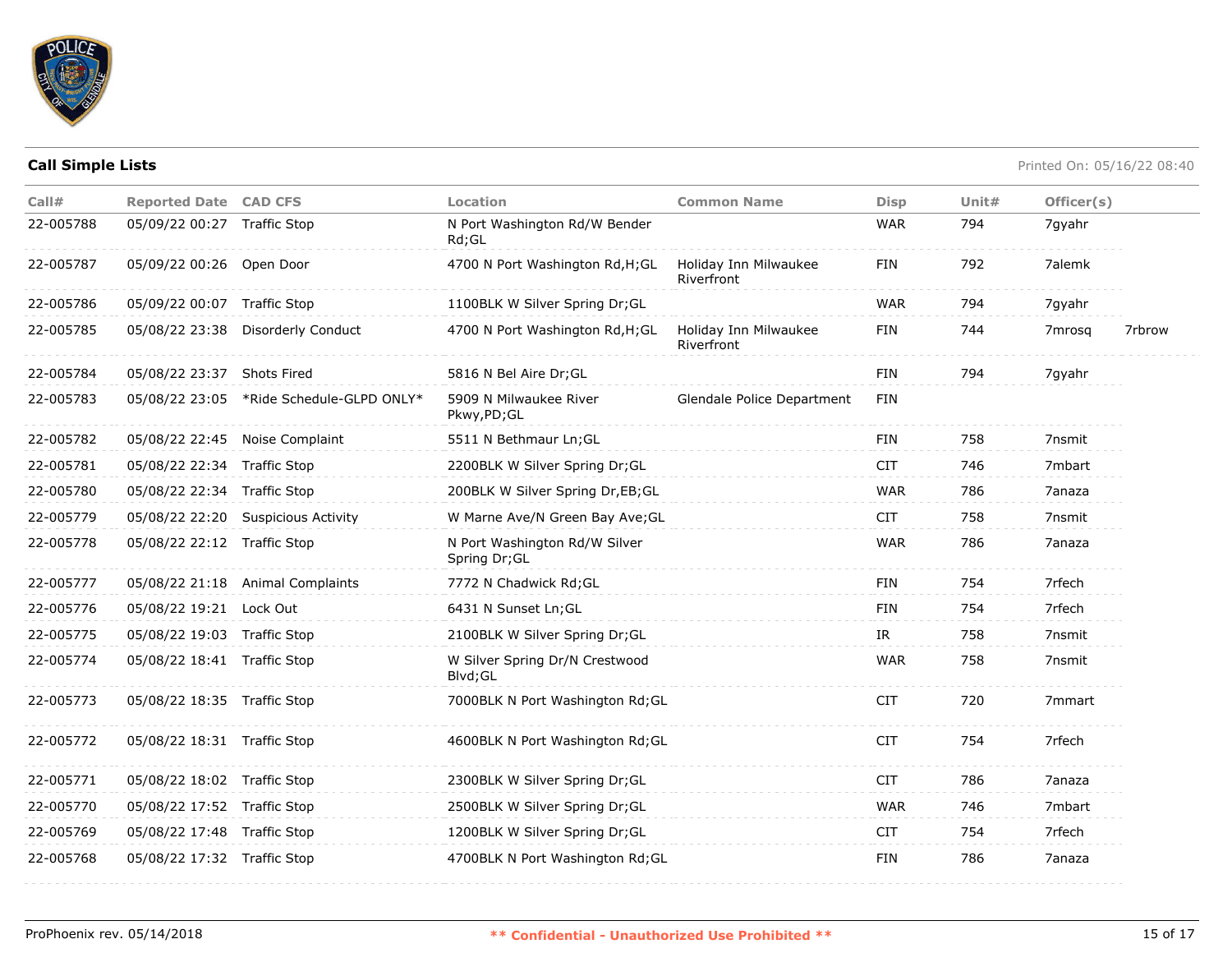

| Call#     | <b>Reported Date CAD CFS</b> |                                         | Location                                       | <b>Common Name</b>                   | <b>Disp</b> | Unit $#$ | Officer(s) |        |
|-----------|------------------------------|-----------------------------------------|------------------------------------------------|--------------------------------------|-------------|----------|------------|--------|
| 22-005767 |                              | 05/08/22 16:54 Road Hazard - PD         | N Port Washington Rd/W Daphne<br>Rd;GL         |                                      | FIN         | 754      | 7rfech     |        |
| 22-005766 |                              | 05/08/22 15:01 Disorderly Conduct       | 5400 N Port Washington<br>Rd, BLDG; GL         | Walgreens                            | <b>FIN</b>  | 784      | 7asimo     |        |
| 22-005765 | 05/08/22 14:18 Trespassing   |                                         | 5600 N Port Washington<br>Rd, K138; GL         | Trader Joe'S                         | IR          | 796      | 7djohn     | 7knoon |
| 22-005764 |                              | 05/08/22 14:06 Solicitor Complaint      | W Silver Spring Dr/N Port<br>Washington Rd; GL |                                      | <b>FIN</b>  | 784      | 7asimo     |        |
| 22-005763 | 05/08/22 14:03 Welfare Check |                                         | 6091 N Green Bay Ave, 104; GL                  |                                      | <b>FIN</b>  | 730      | 7jchap     |        |
| 22-005762 | 05/08/22 13:26               | <b>Solicitor Complaint</b>              | 720 W Theresa Ct; GL                           |                                      | <b>FIN</b>  | 730      | 7jchap     |        |
| 22-005761 |                              | 05/08/22 12:22 Neighbor Trouble         | N Braeburn Ln;GL                               |                                      | <b>FIN</b>  | 730      | 7ichap     |        |
| 22-005760 |                              | 05/08/22 12:01 Suspicious Activity      | 5850 N Bayshore Dr, R100; GL                   | <b>Total Wine</b>                    | FIN         | 796      | 7djohn     | 7knoon |
| 22-005759 | 05/08/22 11:48 Retail Theft  |                                         | 5745 N Bayshore Dr, O102; GL                   | Zumiez                               | IR          | 796      | 7djohn     | 7knoon |
| 22-005758 |                              | 05/08/22 11:41 Parking Complaint        | 5755 N Bayshore Dr, LOT; GL                    |                                      | <b>FIN</b>  | 796      | 7djohn     | 7knoon |
| 22-005757 | 05/08/22 10:29 Fraud         |                                         | 911 W Theresa Ln; GL                           |                                      | <b>FIN</b>  | 730      | 7jchap     |        |
| 22-005756 | 05/08/22 09:54 Traffic Stop  |                                         | 1500BLK W Silver Spring Dr;GL                  |                                      | <b>CIT</b>  | 784      | 7asimo     |        |
| 22-005755 | 05/08/22 09:38 Traffic Stop  |                                         | 2600BLK W Silver Spring Dr; GL                 |                                      | IR          | 714      | 7bgalb     |        |
| 22-005754 |                              | 05/08/22 06:43 Suspicious Activity      | 5900 N Green Bay Ave; GL                       | Amato Chrysler Dodge Ram<br>and Jeep | <b>FIN</b>  | 744      | 7mrosg     | 7rbrow |
| 22-005753 | 05/08/22 03:08 Traffic Stop  |                                         | 1 Not Verified Way; GL                         |                                      | IR          | 766      | 7abech     |        |
| 22-005752 | 05/08/22 03:00               | Traffic Stop                            | 1 Not Verified Way; GL                         |                                      | <b>WAR</b>  | 734      | 7rpari     |        |
| 22-005751 | 05/08/22 02:53               | <b>Suspicious Activity</b>              | 4848 N Lydell Ave, LOT; GL                     | Parkside Apartments                  | FIN         | 712      | 7eguse     |        |
| 22-005750 |                              | 05/08/22 02:11 Vacation/Business Checks | 5423 N Port Washington<br>Rd,LOT;GL            | Laquinta Inn & Suites<br>North, LOT  | <b>FIN</b>  | 766      | 7abech     |        |
| 22-005749 |                              | 05/08/22 01:59 Vacation/Business Checks | 5485 N Port Washington<br>Rd,LOT;GL            | Motel 6, LOT                         | FIN         | 766      | 7abech     |        |
| 22-005748 |                              | 05/08/22 01:48 Vacation/Business Checks | 5110 N Port Washington<br>Rd,LOT;GL            | La Quinta Inn, LOT                   | FIN         | 766      | 7abech     |        |
| 22-005747 |                              | 05/08/22 01:32 Vacation/Business Checks | 4700 N Port Washington Rd, H; GL               | Holiday Inn Milwaukee<br>Riverfront  | <b>FIN</b>  | 766      | 7abech     |        |
|           |                              |                                         |                                                |                                      |             |          |            |        |